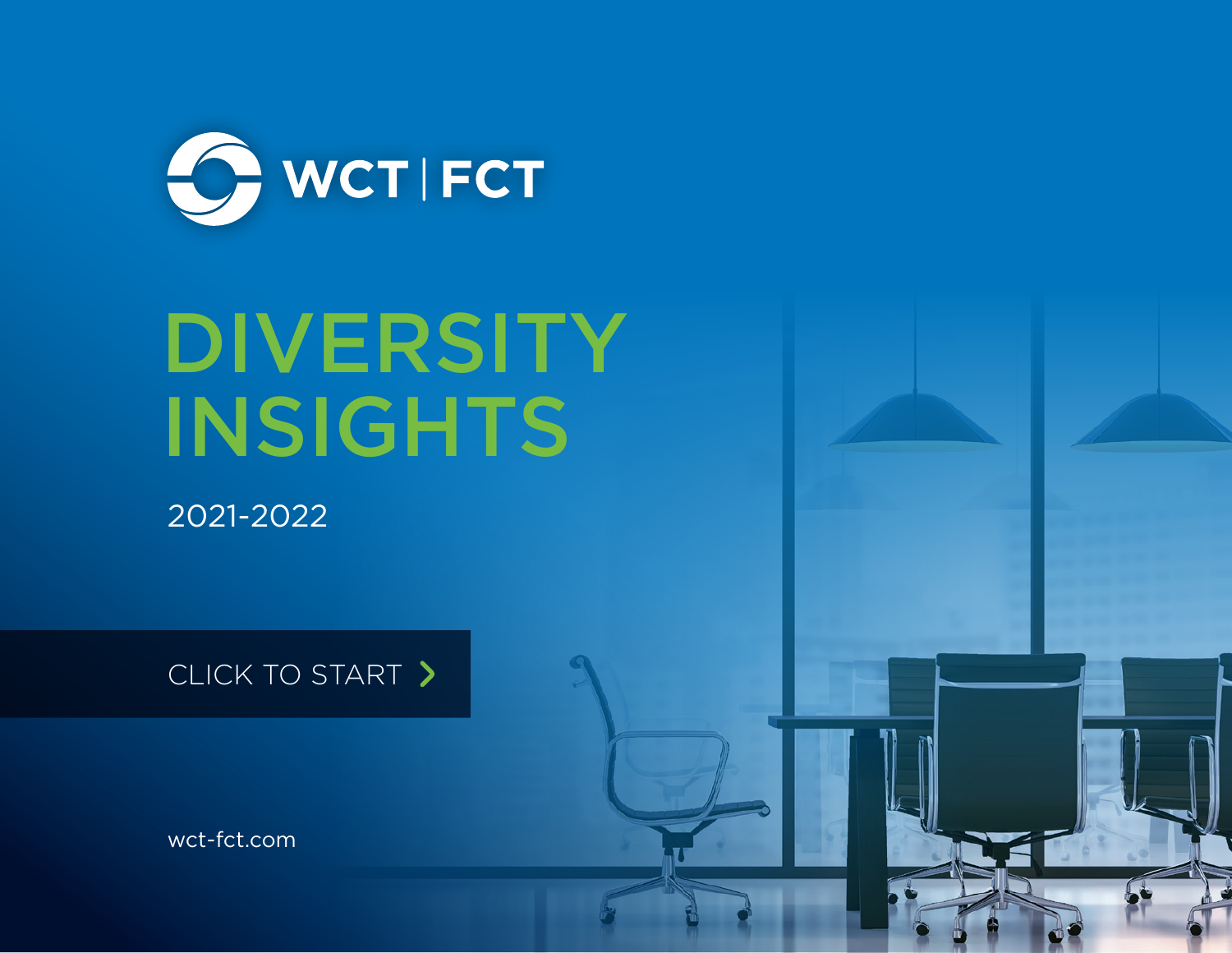## DIVERSITY INSIGHTS

This eBook is a Report on the Proceeding of the First WCT National Town Hall Meeting on Diversity, Equity and Inclusion. To navigate, you can click on the back and next arrows at the bottom right of each page, or click on the tabs at the top to jump to one of three parts.



## ahah **CISCO**

**WCT gratefully acknowledges the support of Cisco Canada (including the use of Webex) in the production of our national town hall meeting and the preparation of this report.** 

**WCT acknowledges with thanks the support of Women and Gender Equity Canada in the production of this report.**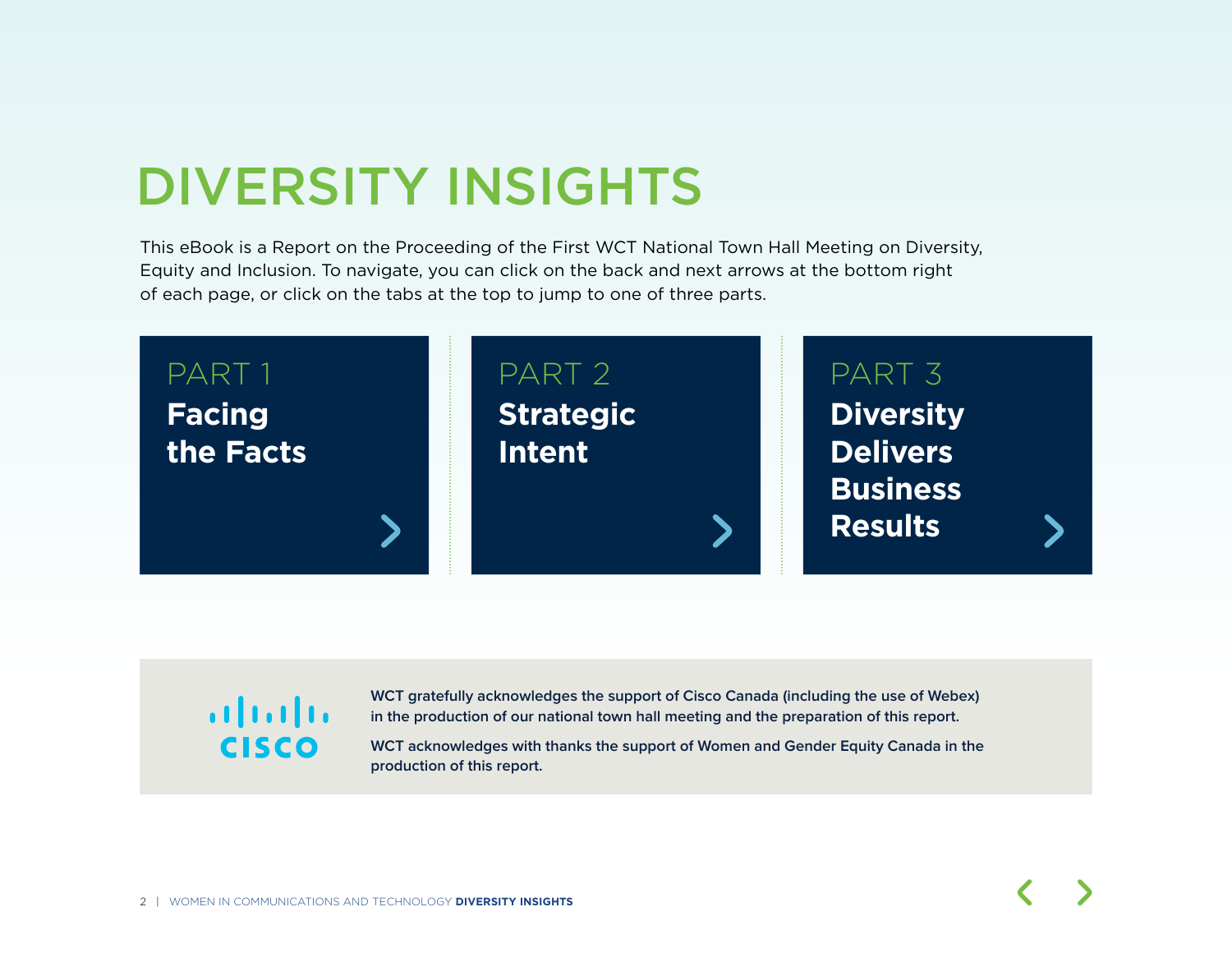PART 2 **Strategic Intent** PART 3 **Diversity Delivers Business Results** 

### **INTRODUCTION**

For 30 years, Women in Communications and Technology (WCT) has stood for greater gender diversity and inclusion in the Canadian economy, particularly in its future-forward, digital components — media, telecommunications, and technology.

Like many organizations, WCT felt the seismic force of the murder of George Floyd in the spring of 2020. And we have shared the national sorrow and reflection following the ongoing revelations about residential schools and unfulfilled Truth and Reconciliation commitments. We recognized that our mandate to advocate for women was imperfect unless it more actively embraced the commitment to strive for diversity, equity, and inclusion for all.

We pledged to do a better job of listening to and understanding the experiences and specific challenges facing the people in our community who are under-represented in economic life and leadership not only by virtue of their gender, but because of their race, ethnicity, sexual identity, and physical abilities.

Since then, this commitment has materialized as a major change in the way we evaluate the effectiveness of our programming and our organization itself. We consulted widely with many of our community members who are racialized or, for other reasons, are under-represented in the workforce. They were insightful, patient, and generous with us. To make our new commitments a permanent feature of our core business, we enshrined them in our governance by creating a Diversity, Equity, and Inclusion committee of our board of directors to help us chart a path toward effectiveness in our pursuit of this broader vision.

One pervasive message emerged from these consultations: Doing better begins with listening better. To create an opportunity for better listening, we began our diversity, equity, and inclusion journey with a national town hall meeting. *Diversity Insights* gave us an opportunity to hear from some of the leading voices within the WCT community about the measures we need to take to do better. It was insightful, inspiring and, frankly, too good to keep to ourselves. We prepared this report to share some of the key concepts with all who believe that a more fully diverse, equitable and inclusive future is in sight.



**Joanne Stanley** Executive Director, WCT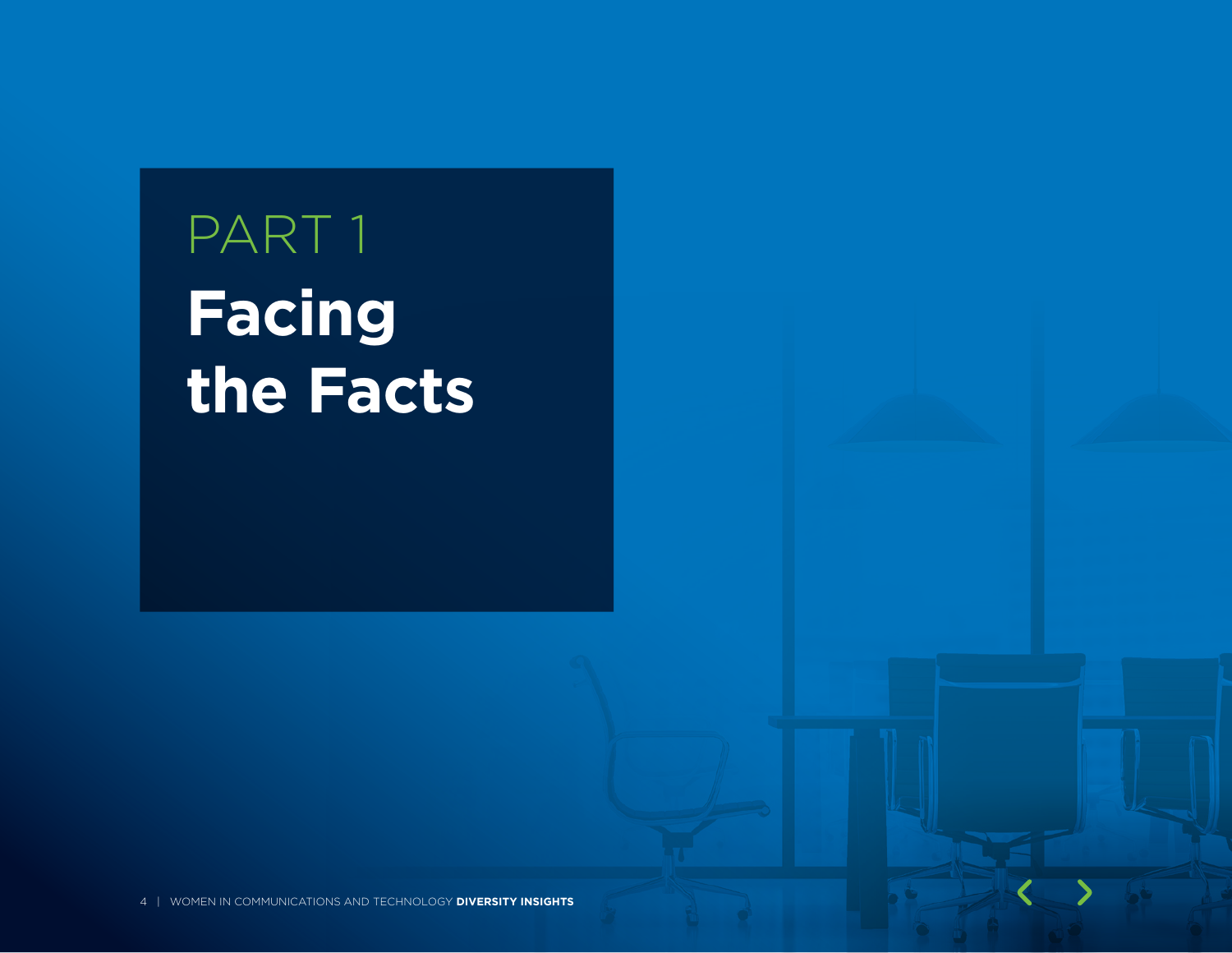PART 2 **Strategic Intent** PART 3 **Diversity Delivers Business Results** 

Racism is pervasive in Canada in thousands of small moments of condescension, presumption and micro-aggression.

Belief that conditions are generally good for everyone to succeed in life

#### **According to [Race relations in](https://www.crrf-fcrr.ca/images/Environics_Study_2021/Race_Relations_in_Canada_2021_Survey_-_FINAL_REPORT_ENG.pdf) [Canada 2021](https://www.crrf-fcrr.ca/images/Environics_Study_2021/Race_Relations_in_Canada_2021_Survey_-_FINAL_REPORT_ENG.pdf) conducted by Environics and Canadian Race Relations Foundation1 :**

White Canadians are the most likely to believe that conditions are generally good for everyone to succeed in life (57%, versus 30% generally bad), while this view is least apt to be shared among those who are Black (40% generally good, versus 45% generally bad) or First Nations (39%, versus 51%). A large discrepancy now appears between men (63% good, versus 27% bad) and women (46%, versus 36%).



1. [https://www.crrf-fcrr.ca/images/Environics\\_Study\\_2021/Race\\_Relations\\_in\\_Canada\\_2021\\_Survey\\_-\\_FINAL\\_REPORT\\_ENG.pdf](https://www.crrf-fcrr.ca/images/Environics_Study_2021/Race_Relations_in_Canada_2021_Survey_-_FINAL_REPORT_ENG.pdf) – Race relations in Canada 2021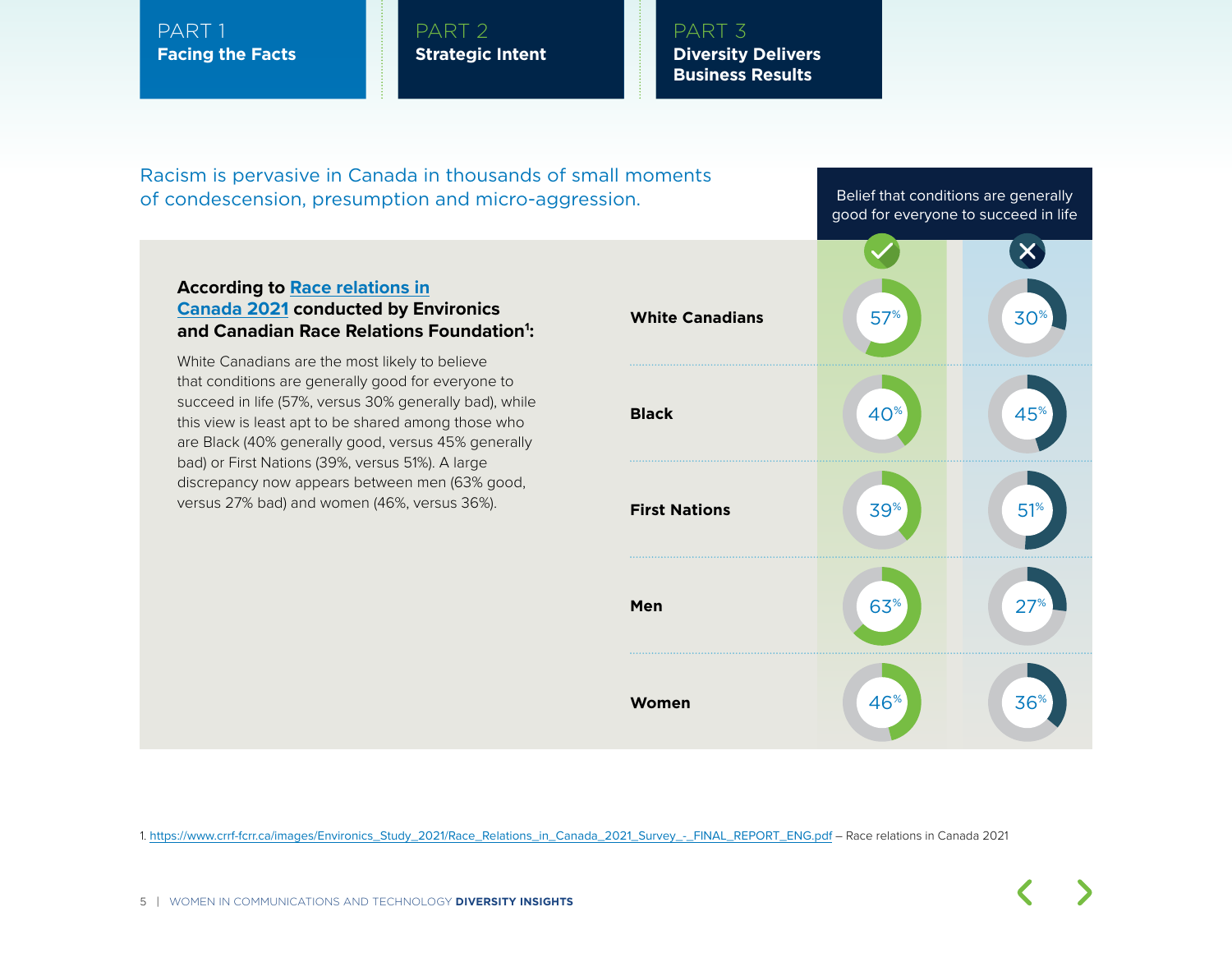#### PART 2 **Strategic Intent**

PART 3 **Diversity Delivers Business Results** 

The survey shows that discrimination and mistreatment because of one's race is a common experience, with **one in five Canadians** reporting this happens to them regularly or from time to time. Not surprisingly, such experiences are most widely reported by those who are **Black (57%)** or **First Nations (45%)**, but also among those who are **South Asian (48%)**, **Chinese (40%)**, **East or Southeast Asian (40%)**, **Métis (36%)**, or those with **other racialized backgrounds (35%)**.







"It's a lot of small moments that get brushed off. I can think throughout my career the number of times, I would laugh something off and shrug something off, let it pass and go what did that mean, and just keep it moving. Cause you have to. You can't call it out in every moment that it happens, but it builds up. And it feels like death by a thousand paper cuts. And it's those little moments that often are the ones that are dismissed."

**GINELLA MASSA, CBC**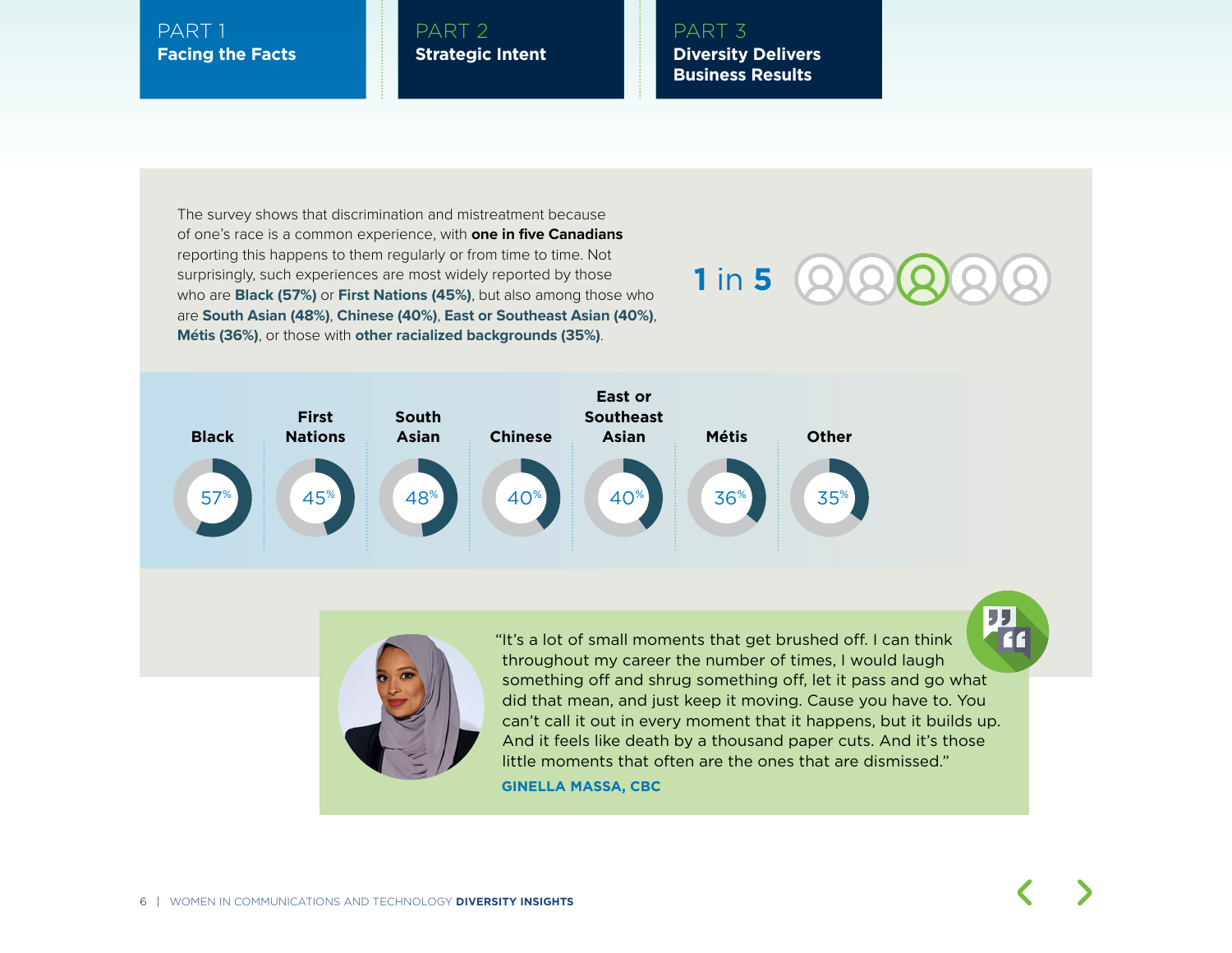PART 2 **Strategic Intent** PART 3 **Diversity Delivers Business Results** 

Ensure that when hiring racialized minorities that there is a focus on retention by making them an equal part of the conversation, including their points of views and suggestions throughout.



2. [https://blacknessincanada.ca/wp-content/uploads/2021/05/0\\_Black-Canadian-National-Survey-Interim-Report-2021.2.pdf](https://blacknessincanada.ca/wp-content/uploads/2021/05/0_Black-Canadian-National-Survey-Interim-Report-2021.2.pdf) – Black Canadian National Survey Interim Report 2021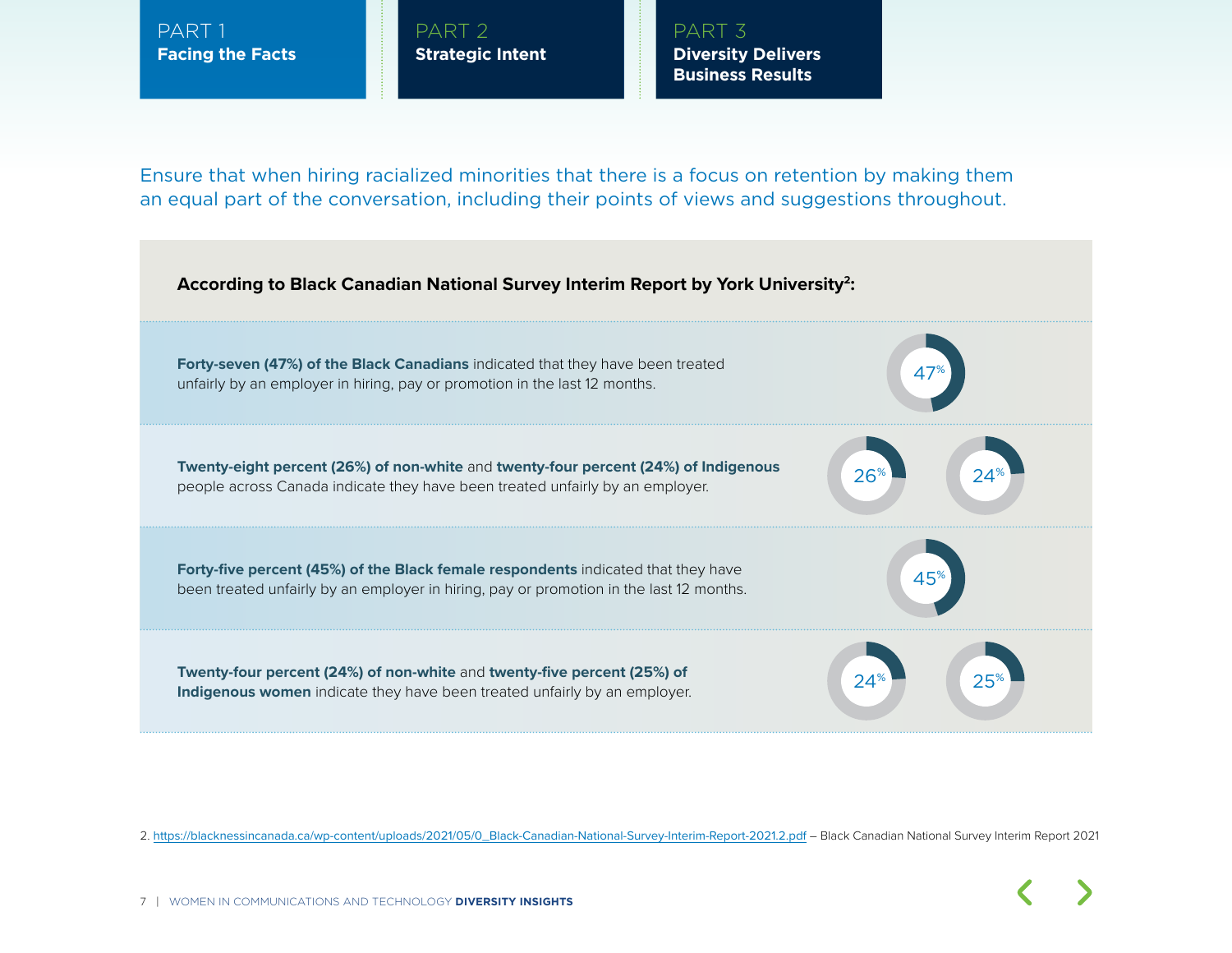PART 2 **Strategic Intent** PART 3 **Diversity Delivers Business Results** 

Generally, across racial categories, respondents are more likely to indicate they have been treated unfairly in the workplace than in criminal justice (e.g. policing), education, and child services sectors.

#### **Ginella Massa's "three-pronged" approach to personally combatting racism:**

**Check** your own assumptions about all people.

**2 Recognize** your privilege and use it to advance equity and inclusion.

**3**

**Examine** your behaviour and conversations in situations where racialized people aren't present.



"Often we talk about diversity efforts, whether that's bringing more women into tech or bringing in more people of colour. But we don't talk about retention. What are we doing to make sure that they're staying? How do we create a culture that they're going to feel safe and they're going to thrive."

**GINELLA MASSA, CBC**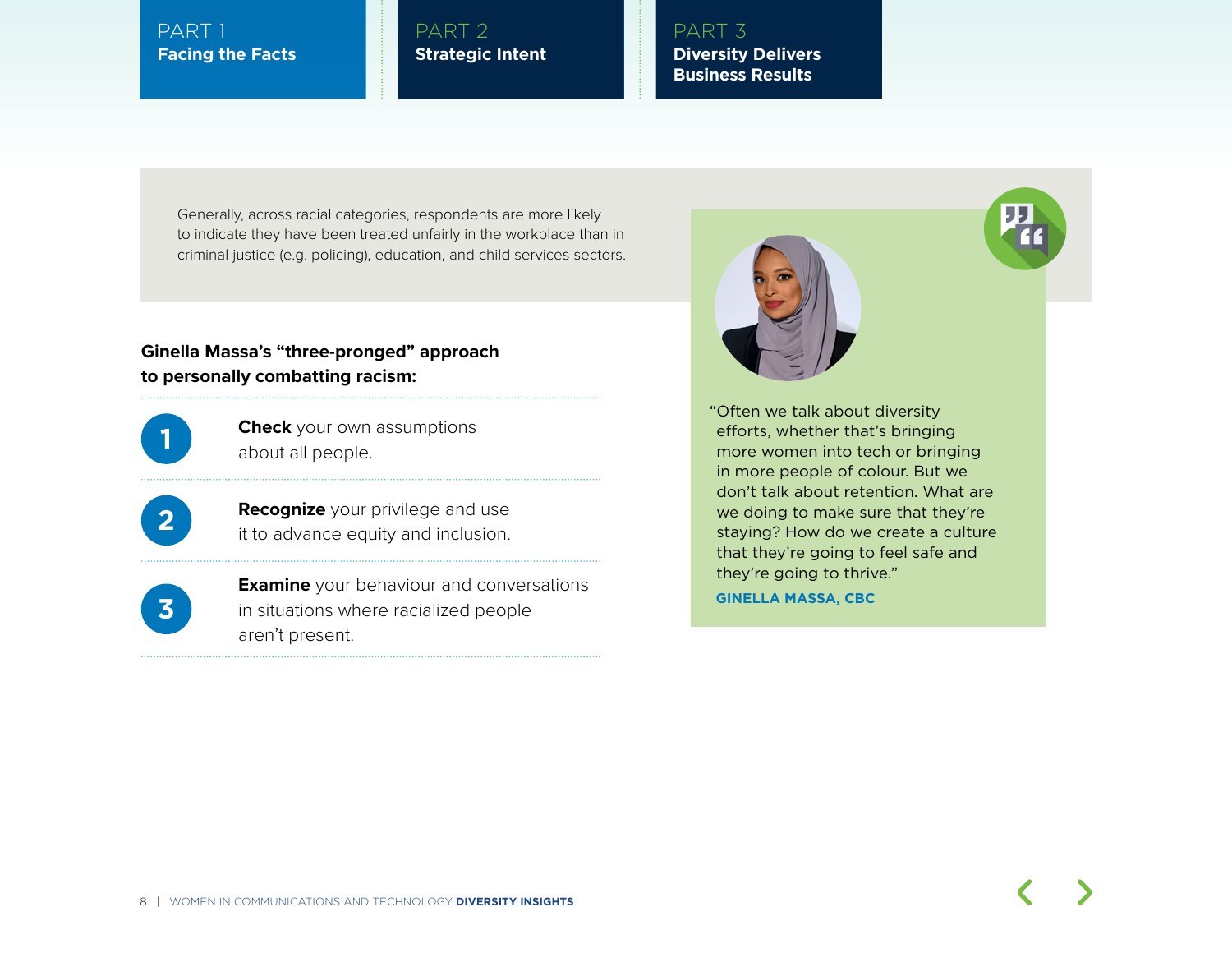PART 2 **Strategic Intent** PART 3 **Diversity Delivers Business Results** 

## **OPENING KEYNOTE**

## Ginella Massa in conversation with Willa Black

Ginella Massa is a trailblazer. An Afro-Latina Muslim, she is a Canadian Screen Award-winner best known as Canada's first hijab-wearing television news reporter, local anchor, and national host.

Ginella made history in 2015 when she became the first television news reporter in North America to wear a hijab on-air as a video journalist for CTV News in Kitchener, Ontario. She made international headlines again after anchoring the evening newscast at CityNews Toronto in 2016. She joined CBC on 2020 and is currently the host of **Canada Tonight With Ginella Massa**, airing weeknights on CBC News Network.

**Willa Black, Vice-president, Corporate Affairs, Cisco:** Let's start with your career journey. You interned at CTV in Toronto and then got a job as an editorial assistant. And at the same time, you were working as a volunteer for Rogers in Mississauga. Can you tell us about those early days in your career and how you navigated them?

**Ginella Massa:** I wanted to do something that was in the spotlight. What I really loved about journalism was that it is storytelling at its heart. I knew that I wanted to be on air. I was always that really talkative kid in school who just wouldn't shut up. So, I played to my strengths. It was really exciting to be in a newsroom, but there was always that little voice in the back of my head because I'd never seen anyone who looked like me doing that [on-camera] job. But, no one ever said to my face, "Oh, no one's going to hire you. You're not going to get a job like this."

I really had to silence the voices in my [own] head. When I went to Rogers, they didn't blink an eye and they put me on TV. Rogers Mississauga is very diverse. It has a lot of Muslims, a lot of south

Asian population. They didn't think that their viewers would think anything of it, and it was volunteer position. I learned so much there and I really gained a lot of skills there. That's how I cut my teeth.

I learned a lot and built up my demo reel. I applied three times to CTV Kitchener. Because I already worked at CTV, it kind of gave me an in… There was an obligation to at least respond to my application. At the very least, they said, "Well, thank you very much for your application." And I always asked anytime I would get rejected, "Is there anything that I could do better for next time?" The first time they said, "You just don't have enough videography experience."

I went back to Rogers and said I need shooting experience. And they let me do that. Built up my reel again. Applied again. And then by the third time… maybe they got tired of saying no to me, or they saw that I had improved, and so they gave me a chance. I was really excited and really scared. Obviously, any person who's going to be on TV for the first time is going to feel nervous about making sure they don't mess up and making sure they don't feel like they made a mistake

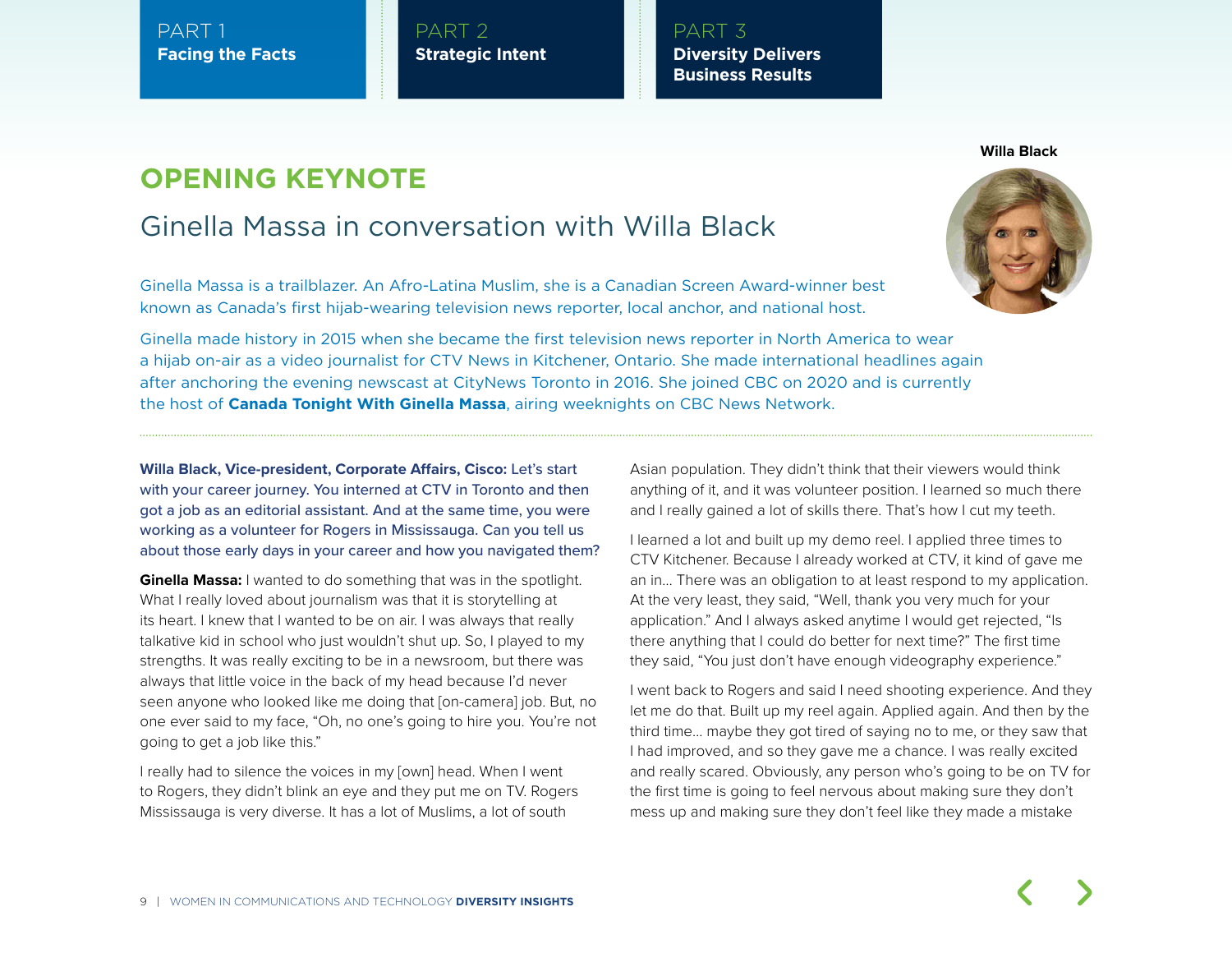PART 2 **Strategic Intent** PART 3 **Diversity Delivers Business Results** 

by hiring me. But for me, I had the added layer of not knowing what the response was going to be like from viewers and nervous about what was going to happen.

And I was pleasantly surprised by how overwhelmingly positive the response was... People would come up to me while I was out shooting and say, "Hey, you're the new girl on CTV? Oh, we love watching you. You're doing such a great job." And that was really heartening that people could judge me for my work and not for how I had chosen to dress. And that gave me a lot of confidence.

#### **Willa:** [A study by York University](https://blacknessincanada.ca/wp-content/uploads/2021/05/0_Black-Canadian-National-Survey-Interim-Report-2021.2.pdf)<sup>3</sup> in May found that 78% of Black Canadians consider racism in Canada a severe problem. Clearly, we need change. So, where do we start? What's it going to take?

**Ginella:** When we talk about things like the Quebec mosque shooting or the London attack on a Muslim family these are the instances of racism that are horrifying, that shake us to our core. No one can look at this situation and make any excuse for it. But what happens to people of colour, Muslims, black people, and others every day aren't those big, obvious moments that you can point to and say, "That's racist. You are a racist. This is racism." It's a lot of small moments that get brushed off.

I can think of the number of times I would laugh something off and just keep it moving because you have to. You can't call it out in every moment that it happens. But it builds up and it feels like death by a thousand paper cuts. And it's those little moments that often are the ones that are dismissed and they happen so often. It might be one moment that suddenly you snap… and you call it out and they say, "Oh, that was just a joke." And it's because it's the thousandth one.

I think that often when we talk about racism, we think about it in these big grand ways. And so, it's difficult for us to think about what role we might play in changing things… But racism is pervasive in these small ways every day and [it's] perpetuated and allowed to happen to a point where it's so casual that we don't recognize how harmful it is.

**Willa:** People say, "What can I do as an individual? What is my role in trying to move this country forward?" What would you say to those people who want to take action and be more inclusive?

#### **Ginella:** Number one, I think, is checking our own assumptions about people.

I give this example. I was renting out my basement recently. And as soon as people show up, you immediately make a judgment call about them. You look at how they're dressed. You look at their age, you look at their race, you look at lots of different things, and you think, "Oh this guy's going to be a troublemaker. He's going to make lots of noise. Oh, this one's going to be really high maintenance and is going to be complaining all the time. Oh, this one is probably going to have his friends smoking."

Where was I drawing those conclusions from? From my own assumptions about what I know about the world [and] the experiences that I've had. And I had to check myself. Here's me, a person of colour who deals with other people's assumptions all the time, having those thoughts. So, we all do it. That's human nature. We have to think about what is it that has coloured and informed our opinions of people and who they are and make those assumptions about them. And how does that impact our decisions about who gets to be and do what and have access to certain spaces.

3. [https://blacknessincanada.ca/wp-content/uploads/2021/05/0\\_Black-Canadian-National-Survey-Interim-Report-2021.2.pdf](https://blacknessincanada.ca/wp-content/uploads/2021/05/0_Black-Canadian-National-Survey-Interim-Report-2021.2.pdf) – Black Canadian National Survey Interim Report 2021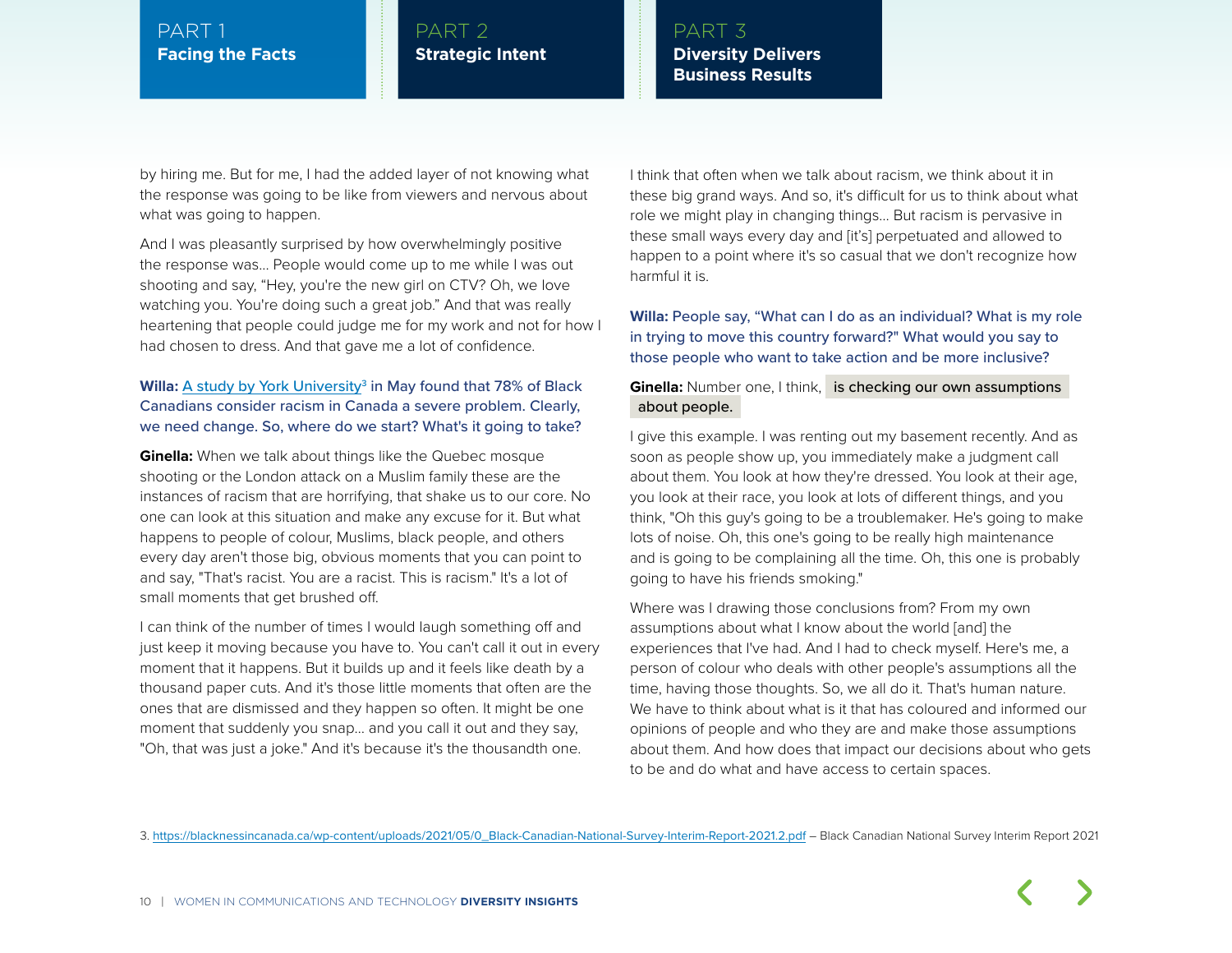#### PART 2 **Strategic Intent**

#### PART 3 **Diversity Delivers Business Results**

The other thing I think about is recognizing our own privilege. I know lots of people talk about white privilege, but the reality is that everybody has privilege. I have privilege as someone who speaks fluent English, as someone who is university educated. I own a home, so I have privilege in lots of different ways. I don't have an accent. My name is racially ambiguous. And that was a privilege. So how do you use that privilege to open the door, to allow other people to have a seat at the table who are in a different position from you, or how do you step back and see things from another perspective?

 Racism isn't just my problem, it's a problem for all of us. We all need to ask, what are we doing about racism? How are we talking to the people around us? What conversations are we having at our dinner table with our kids or our uncles, or our grandparents? And what are we allowing that's acceptable in spaces when people of colour aren't there? What conversations are we having? So that's my three-pronged approach to solving racism. **We need to take accountability in our own ecosystem.**

#### **Willa:** What does a truly equitable Canada look like? If you had to imagine an authentically diverse, inclusive future what would it look like?

**Ginella:** We have to think beyond just race, gender. We also have to [think about physical ability](https://www150.statcan.gc.ca/n1/en/daily-quotidien/211201/dq211201c-eng.pdf?st=_czK-LMG))<sup>4</sup>. We have to think about age. We have to think about socioeconomic status. Often that is a big divide between people and their experiences and how they see the world and what they think is important.

So how do we ensure that when we look around the table that [folks are represented](https://www.ic.gc.ca/eic/site/cd-dgc.nsf/eng/cs08998.html#s1)<sup>5</sup> and that we actually think about how the decisions we're making impact them? The more people that we can have around the table contributing to what's important to them and what they need to be able to succeed, and to hear from them and to actually listen, I think that's what's going to help us create a more equitable world.

**50%** of distributing corporations have at least **one woman on the board of directors**. **16%** have at least **one member of a visible minority**, **1.7**% have at least **one Indigenous person**, and **1.7%** have at least **one person with disabilities**.



4. [https://www150.statcan.gc.ca/n1/en/daily-quotidien/211201/dq211201c-eng.pdf?st=\\_czK-LMG\)](https://www150.statcan.gc.ca/n1/en/daily-quotidien/211201/dq211201c-eng.pdf?st=_czK-LMG)) – Profile of workers with disabilities receiving payments from the Canada Emergency Response Benefit program, 2020

5. <https://www.ic.gc.ca/eic/site/cd-dgc.nsf/eng/cs08998.html#s1>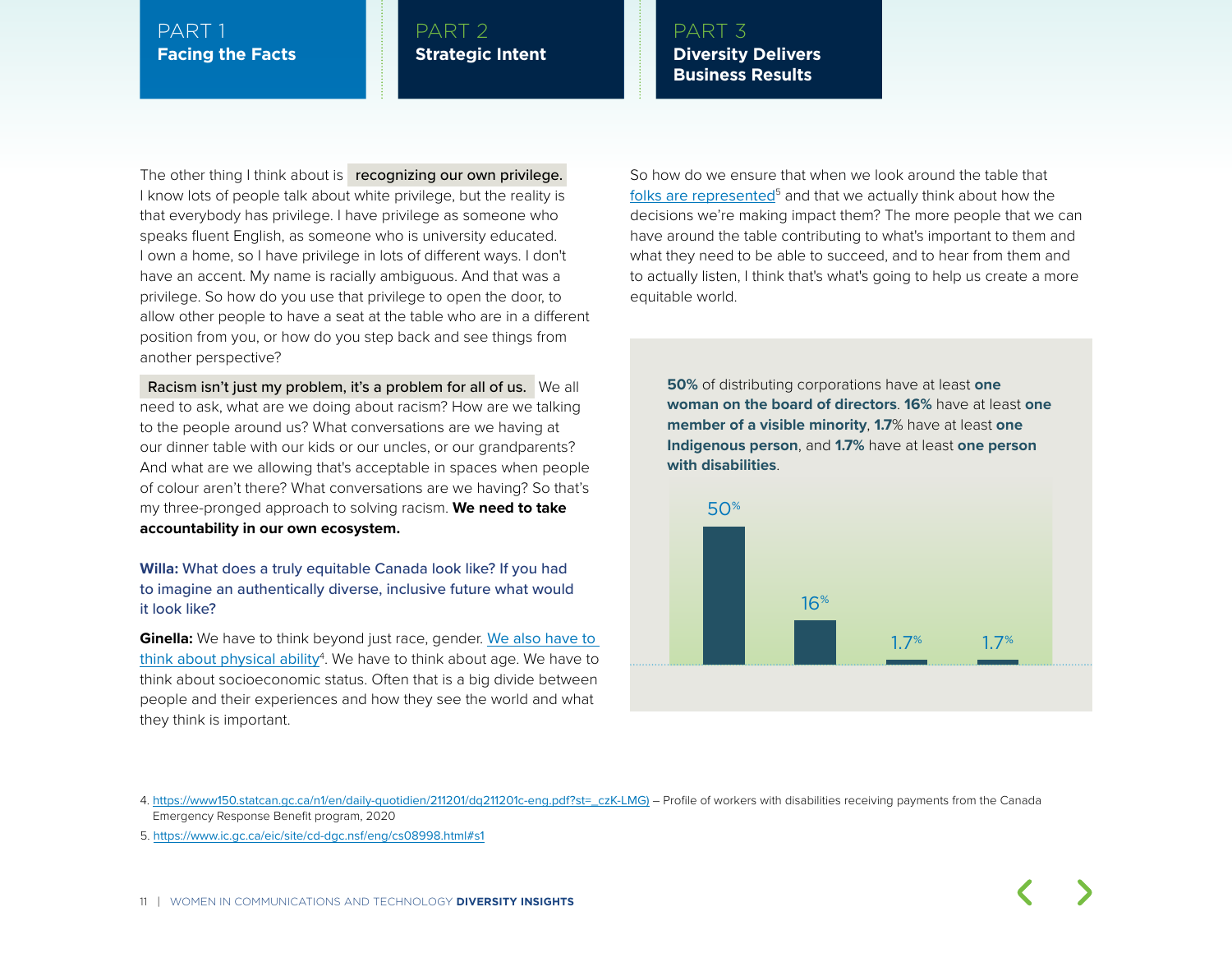## PART 2 **Strategic Intent**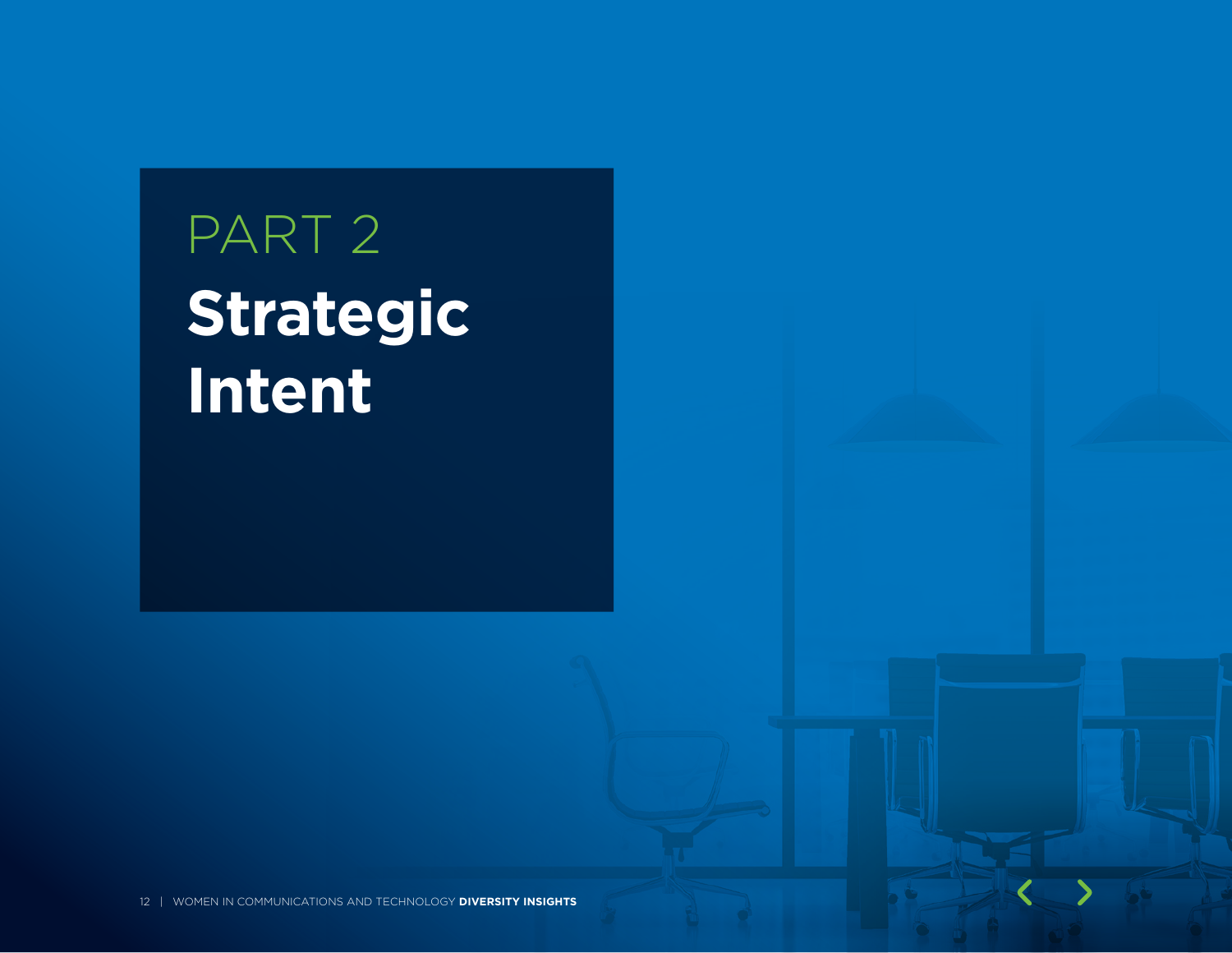PART 2 **Strategic Intent** PART 3 **Diversity Delivers Business Results** 

Achieving diversity, equity and inclusion in organizations requires [strategic intent](https://www.wct-fct.com/en/programs/the-protege-project). It does not occur organically or by accident.

[Internal mentorship](https://www.wct-fct.com/en/programs/mentorship) programs are effective tools to foster the engagement and advancement of people from equity-seeking groups.



**CHAMELI NARAINE, SYMCOR**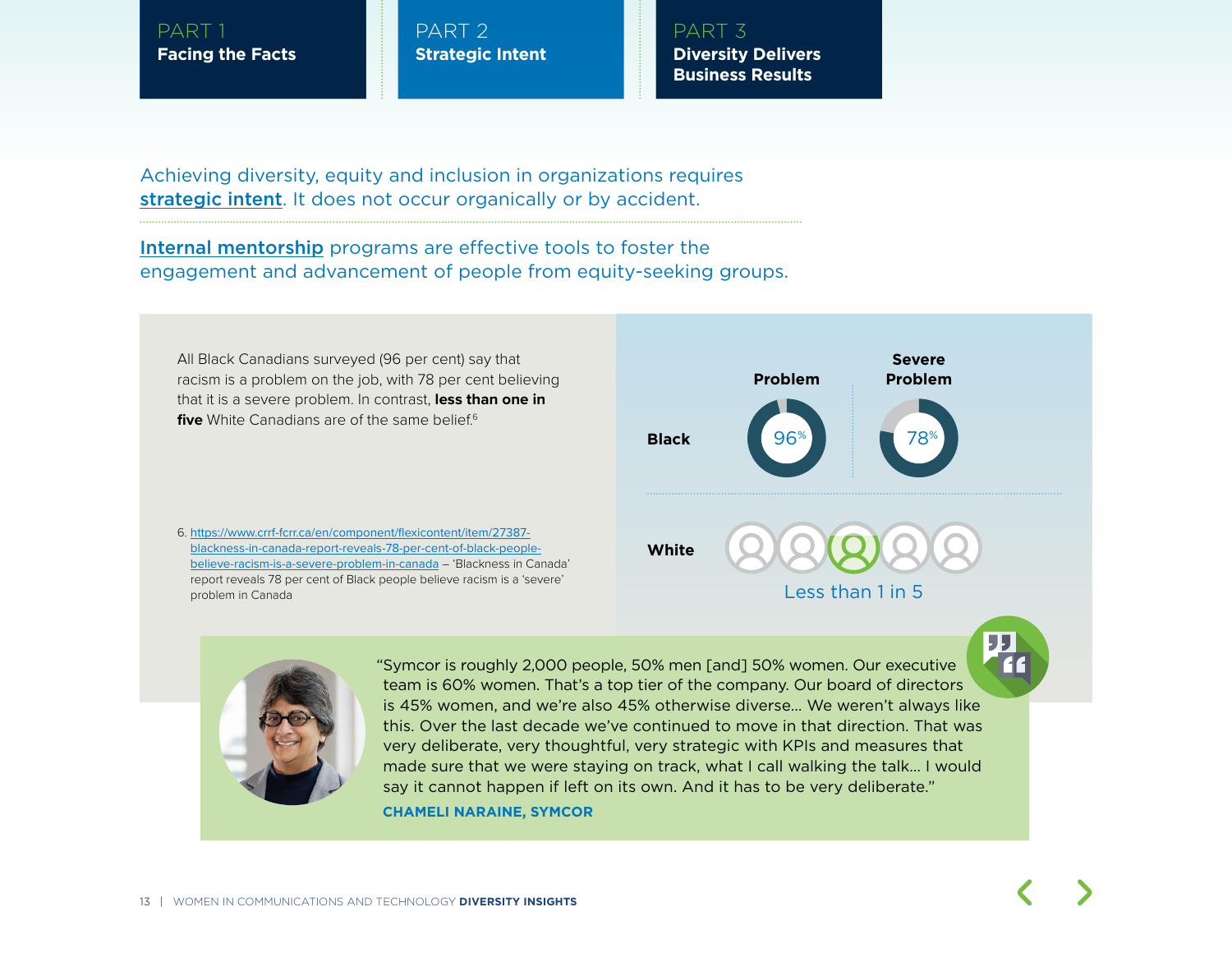PART 2 **Strategic Intent** PART 3 **Diversity Delivers Business Results** 

"Interrupting" established recruitment practices to access and advance the careers of under-represented groups is a key step toward greater diversity and inclusion.

Creating a safe space for conversations for employees from underrepresented groups is vital for establishing trust and addressing the specific issues and aspirations of these employees.

#### **Message from our Mentor and Mentee**

*Shann McGrail, Executive Director at Haltech Regional Innovation Centre, is a former WCT Mentor. She was matched up with Kendall Bancroft, now SVP Sales, Home Division at Rogers Communications during WCT's Mentorship Program.* 

*Here's what they have to say about the experience:*

**Shann MacGrail:** You realize the power of figuring out how to transfer what you have learned to someone else going through similar situations. At the same time you learn from the mentee about different contexts and leadership styles. One of the best ways to keep your skills sharp is by helping someone else realize their goals.

**Kendall Bancroft:** The gift of being able to talk through current day to day challenges as well as longer term aspirations with someone who understands the environment you are navigating without being part of your day to day is invaluable. Creating a safe space to ask "silly" questions and building a relationship where you can truly be yourself while figuring things out about yourself and your leadership style is one of the best parts of the program.



"Sometimes you have to change your way of thinking. If you do see that that person has potential but doesn't have that degree, sometimes it's worthwhile to change the job description to make sure that it still fits what we're looking for, but to help the person to succeed within that position? Sometimes it's just a question of changing your mindset and thinking differently."

**MONIKA ILLE, APTN**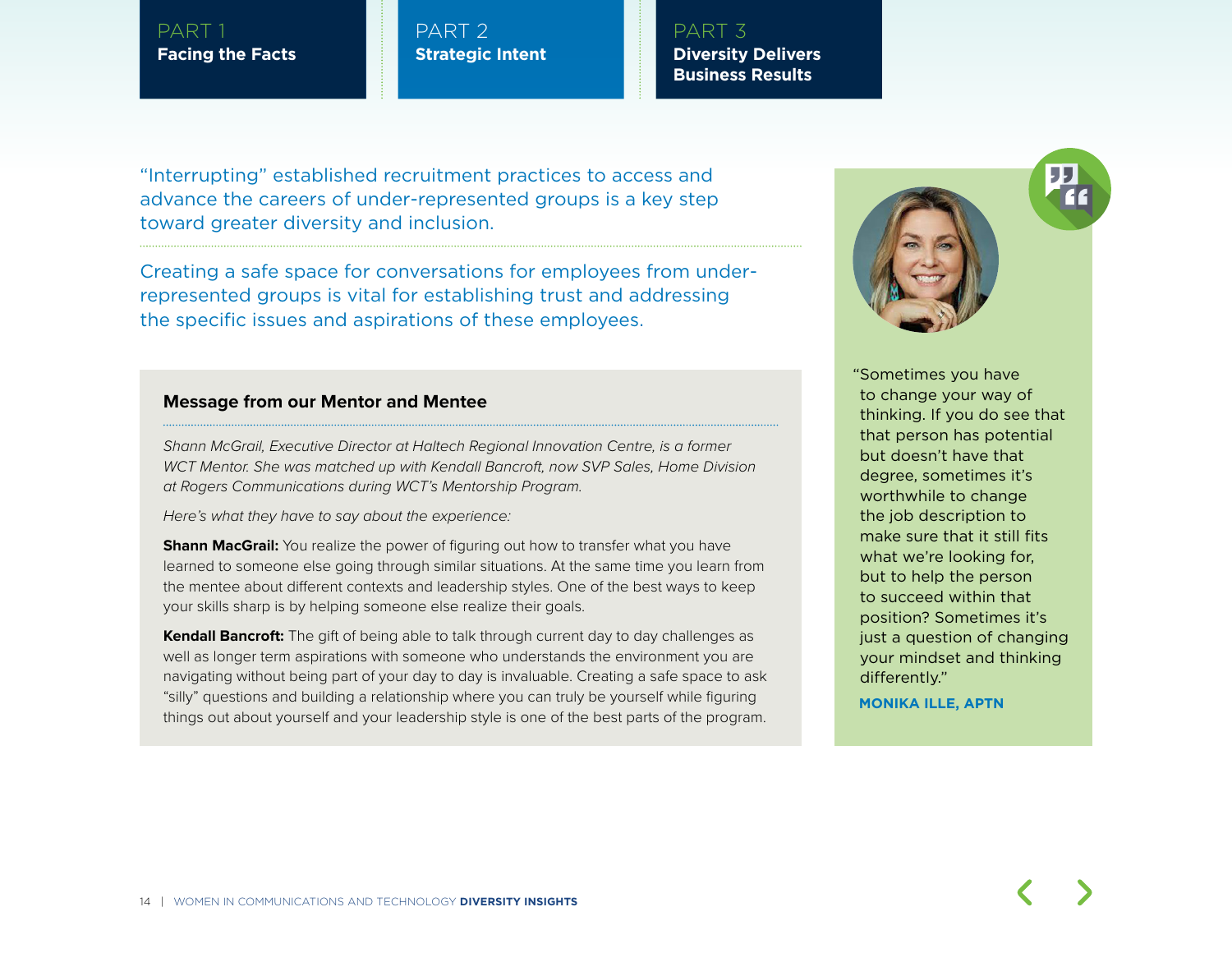PART 2 **Strategic Intent** PART 3 **Diversity Delivers Business Results** 

#### **Shannon Leininger**

## Monika Ille and Chameli Naraine in conversation with Shannon Leininger

WCT conducts an annual awards program that recognizes outstanding individual champions of gender diversity. Its highest award is reserved for the "Employer of the Year" and showcases an organization demonstrating extraordinary commitment to and outcomes in achieving gender equity. It is not an easy award to win. Nominated companies must demonstrate a clear strategic focus on diversity and inclusion and demonstrate results and metrics well beyond industry norms.



APTN was recognized as Employer of the Year in 2019 and Symcor won the award in 2020. It's not surprising that leaders who care about equity are also generous in sharing their experiences in the quest for it. Monika Ille, CEO of APTN, and Chameli Naraine, CEO of Symcor, discussed the practices that helped them succeed with Cisco Canada President Shannon Leininger.

**Shannon Leininger:** My first question to you both is, can we expect to build diverse and equitable organizations without strategic intent? Does diversity ever happen by accident?

**Chameli Naraine:** [The] short answer is no. It doesn't happen by accident at all.

But let me explain how we frame this up. Diversity is the natural order or configuration on earth, right? Over 190 countries, eight billion people, 7,000 languages spoken, 50% men, 50% women.

[As companies] if we don't embrace that, we're going against the natural order of the configuration of our customer base and the marketplace. We've gotten a little off track and sort of broke that natural order but now the efforts that we're all embarking on are trying to move more towards that natural order of diversity and equity and inclusion. I'm pretty optimistic we're heading in that direction.

Symcor is roughly 2,000 people, 50% men [and] 50% women. Our executive team is 60% women. That's a top tier of the company. Our board of directors is 45% women, and we're also 45% otherwise diverse. It always helps with me being part of the board and part of the leadership group, but that is sort of how we're stacked in our company.

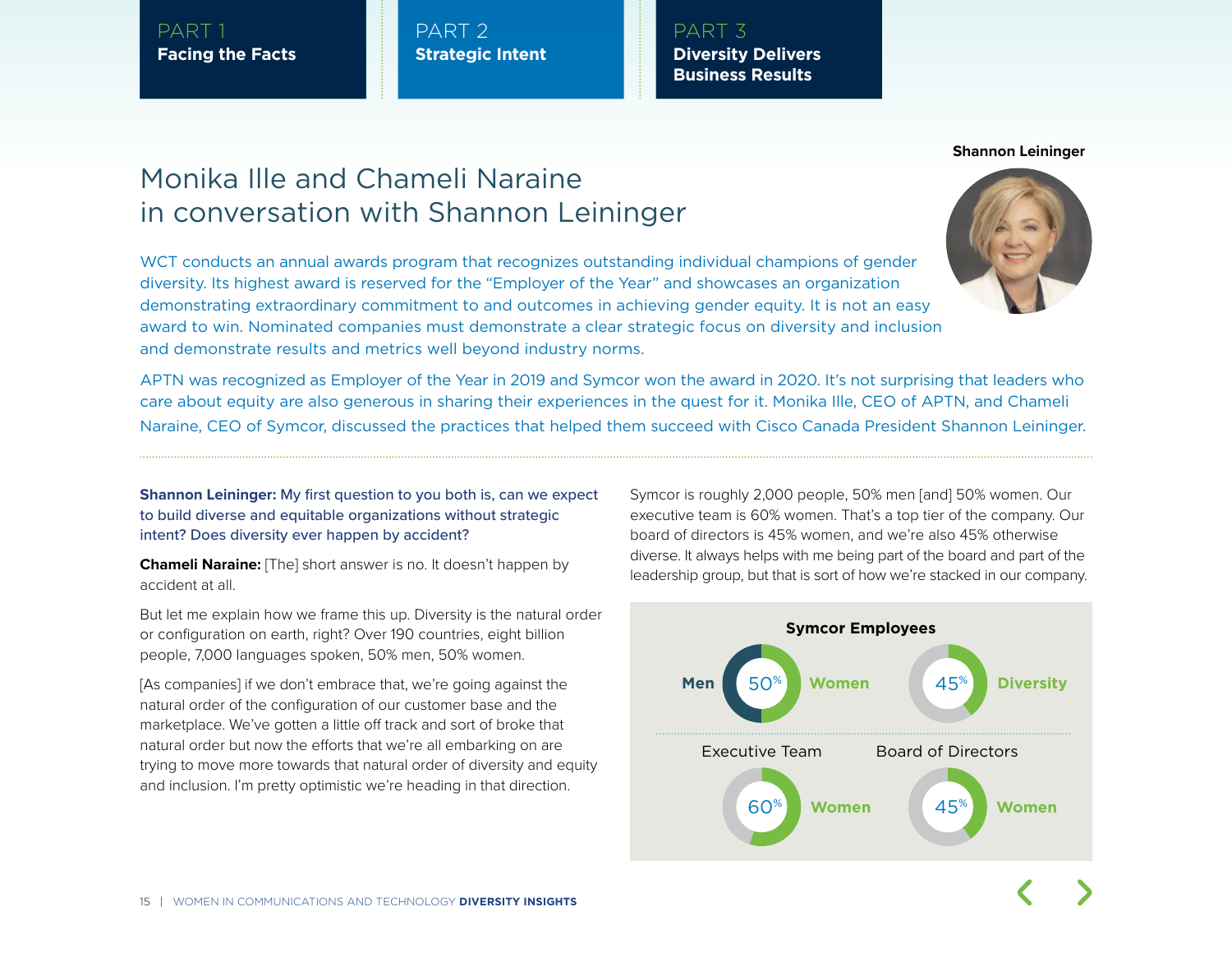#### PART 2 **Strategic Intent**

#### PART 3 **Diversity Delivers Business Results**

We weren't always like this. Over the last decade we've continued to move in that direction. That was very deliberate, very thoughtful, very strategic with KPIs and measures that made sure that we were staying on track, what I call walking the talk… I would say it cannot happen if left on its own. And it has to be very deliberate. But it's not a hard thing for it to be deliberate because it's just a natural order of earth.



**According to an in-depth study conducted by Sun Microsystems, a technology company based in Santa Clara, California:**<sup>8</sup>

Employees who participated in the program were

## five times

more likely to advance in pay grade, and mentors made even more progress. Mentees were promoted five times more than those not in the program, and mentors six times more.





7. [https://ecommons.cornell.edu/bitstream/handle/1813/74541/What\\_Evidence\\_is\\_There\\_That\\_Mentoring\\_Works\\_to\\_Retain\\_and\\_Promote\\_Employees.pdf?sequence=1&isAllowed=y](https://ecommons.cornell.edu/bitstream/handle/1813/74541/What_Evidence_is_There_That_Mentoring_Works_to_Retain_and_Promote_Employees.pdf?sequence=1&isAllowed=y)

8. <https://knowledge.wharton.upenn.edu/article/workplace-loyalties-change-but-the-value-of-mentoring-doesnt/>

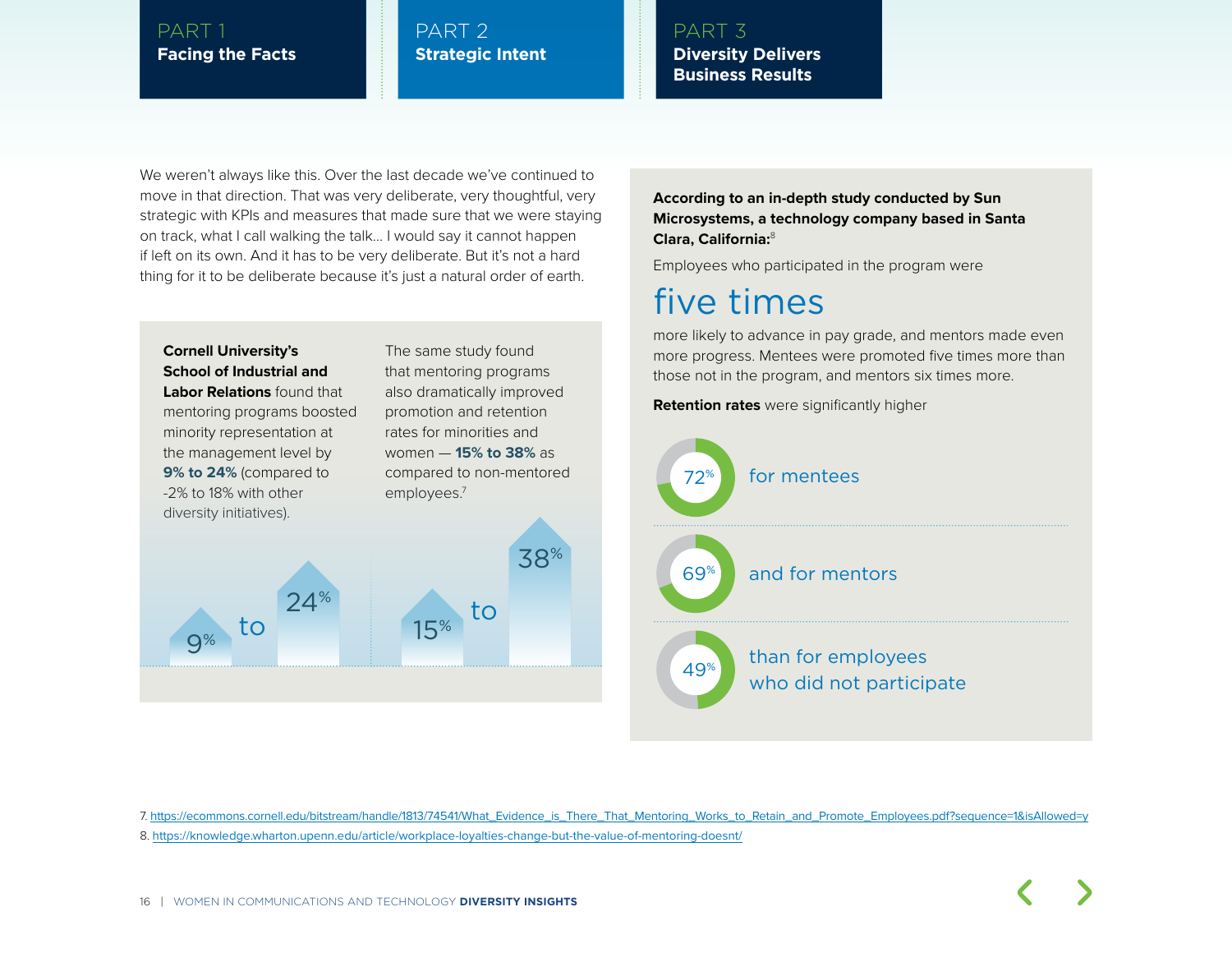#### PART 2 **Strategic Intent**

#### PART 3 **Diversity Delivers Business Results**

**Shannon:** Monika, can you share APTN's metrics for gender and full spectrum diversity in your workforce and in your senior leadership?

**Monika Ille:** At APTN, we focus heavily on hiring and retaining Indigenous employees. So right now, about 60% of APTN employees are Indigenous. We work hard to attract them, but it has to be planned. When APTN started [in 1992] there was a handful of Indigenous producers. Now there's more than a hundred producers, creators, writers. In the workforce 51% are female and 67% of that group are Indigenous women. Sixty-two per cent of senior managers are female and 59% of the managers are female.



You definitely have to plan for this, and you need to have a strategy in place. You need to work together as a team and have this be part of your mandate. APTN sat down and said, "How do we give these opportunities to Indigenous people to hire them, for them to be able to access higher level of management?" So, [we put in](https://www.wct-fct.com/en/programs/mentorship)  [place mentorship programs](https://www.wct-fct.com/en/programs/mentorship). 9 I personally was part of a mentorship program. I've been at APTN for 18 years and I've been CEO for the past two years almost, but I went through a formal internal mentorship program to help me get the knowledge, the experience.

**Shannon:** I love that. We started to make some really simple steps [forward at Cisco](https://www.cisco.com/c/en/us/about/careers/communities/students-and-new-graduates/human-resources.html)<sup>10</sup>. We began by saying, "Every time we're going through the recruiting process, you have to have a diverse interview panel." And then I thought to myself, "But what I really need is a diverse candidate slate." So, then every candidate slate needed to be diverse in order to kind of drive the changes that we wanted to see. We have to be intentional. We also have to hold people accountable. And I think you both kind of alluded to the fact that there needs to be that accountability piece as well.

**Chameli:** We really strive and believe in performance at all levels, including profitability, balance sheet and so on. But one of the things we have done is that we strive for 50/50 gender-balanced team. That's pretty easy to  $do - it's called counting. So, we count the$ number of men and the number of women at all levels. We strive for that and that's not just a policy statement or a policy directive, but it's actually at an accountability level with the executive team.

9. <https://www.wct-fct.com/en/programs/mentorship> – WCT Mentorship Program

10. <https://www.cisco.com/c/en/us/about/careers/communities/students-and-new-graduates/human-resources.html> – CISCO Careers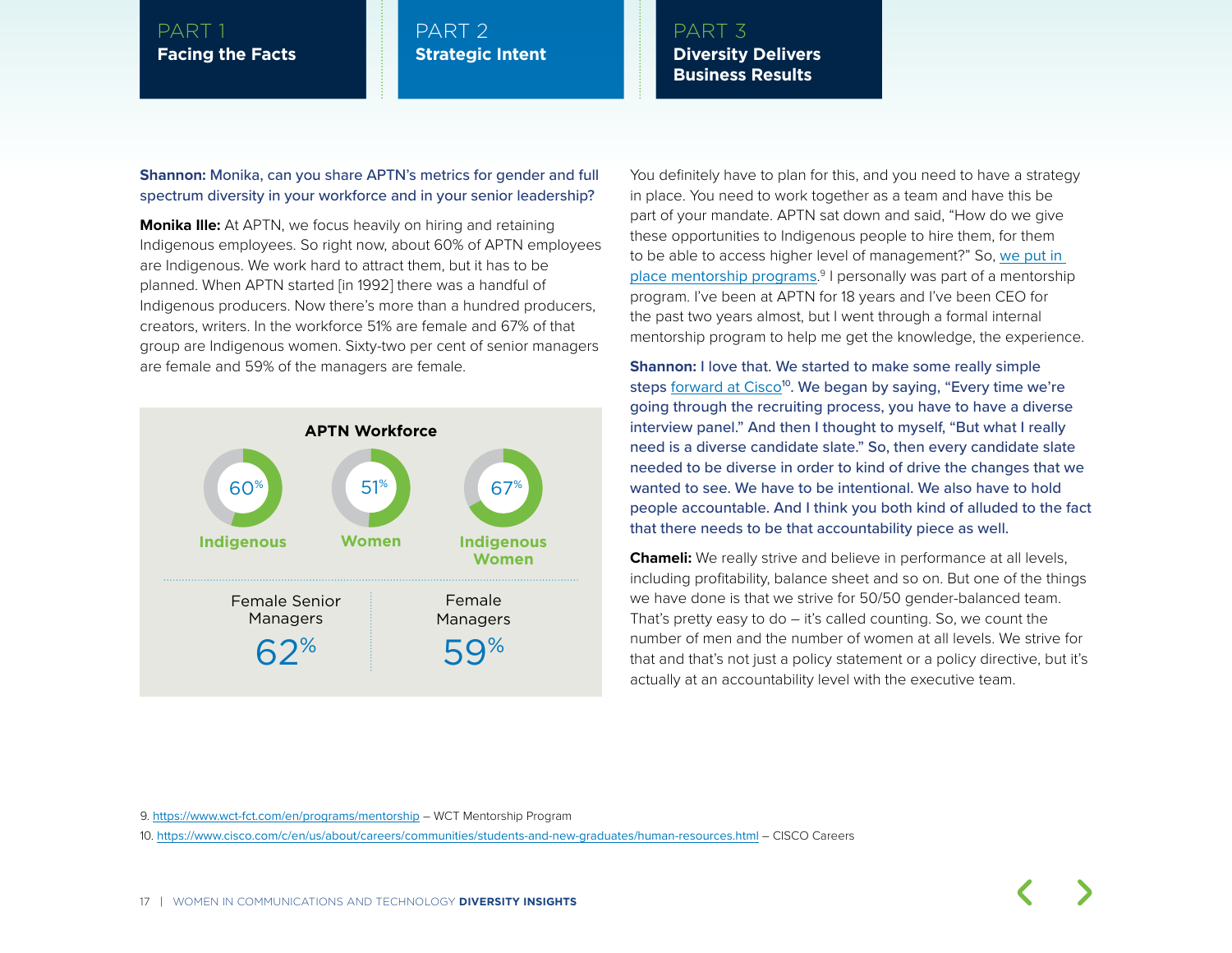#### PART 2 **Strategic Intent**

PART 3 **Diversity Delivers Business Results** 

We also created our EMERGE group to start exposing some of the younger members of our team to opportunity and give them the ability to empower and to grow and to develop. It has resulted in some promotions into the executive level. It also provides learning about unconscious bias and how things really work. The EMERG activity was started by women and has now spread to the whole company.

[Pay and compensation equity](https://laws-lois.justice.gc.ca/eng/regulations/SOR-2021-161/page-1.html)<sup>11</sup> has been an important and big task for us over the last decade. We fixed that a while ago, and that was something that, like many companies, is an issue that needs to be dealt with, but we have figured that out.

And I think that the last dimension we measure and as a company hold ourselves accountable to is innovation. We put a direct correlation between innovation and equity and collaboration. We measure innovation. That's actually one of the things on our scorecard. You've got to measure these things in order for it to really get done.

**EMERGE:** Resource group called EMERGE whose mandate is to be an inclusive forum to Empower, Motivate, Encourage, Recognize, Grow and Educate Symcor employees on their leadership journey by reviewing gender demographics (including a focus on women in technology), hosting networking events and releasing leadership "HACKS''.

**Shannon:** What is your perspective on what employers need to do, not only to attract and retain talent, but also to advance diverse employees?

**Monika:** APTN gives priority to Indigenous candidates, everything being equal, and that's a small pool of people. They don't necessarily have the skills we're looking for. So we rely on internships. We get people that are fresh out of school with some workplace environment experience and get them to come to APTN. Sometimes we keep them because we see that they have the skills and the potential but maybe not the credentials.

Sometimes you have to change your way of thinking. If you do see that that person has potential but doesn't have that degree, sometimes it's worthwhile to [change the job description](https://www.gem.com/blog/creating-an-inclusive-job-description) $12$  to make sure that it still fits what we're looking for, but to help the person to succeed within that position? Sometimes it's just a question of changing your mindset and thinking differently.

**Shannon:** I couldn't agree with you more. And once you get that talent in, we need to help them get to the next level. We've practiced a couple of different things that I love. One is called the Multiplier Effect<sup>13</sup>. It is a requirement for every leader within Cisco to mentor and sponsor our diverse candidates. We all take a pledge and make a commitment to do that. Again, it gets back to that accountability piece. And then the second thing that we practice is proximity – getting proximate with our marginalized community and really understanding their perspective and understanding what their work experience is like.

11. <https://laws-lois.justice.gc.ca/eng/regulations/SOR-2021-161/page-1.html> – Pay Equity Regulations Canada 2021

12. <https://www.gem.com/blog/creating-an-inclusive-job-description> – Creating an Inclusive Job Description

13. <https://blogs.cisco.com/tag/multiplier-effect> – Multiplier Effect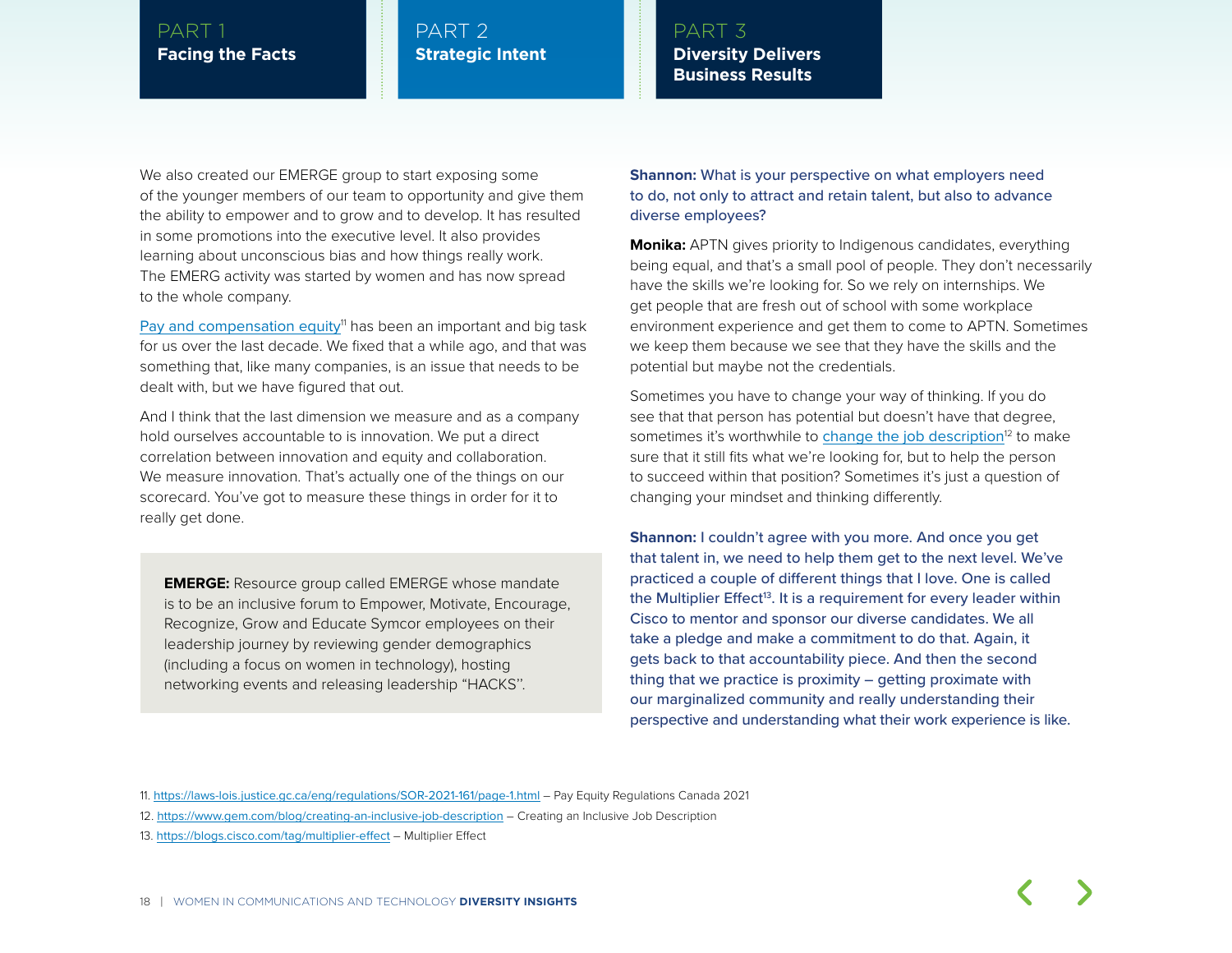#### PART 2 **Strategic Intent**

PART 3 **Diversity Delivers Business Results** 

This helps us start to build the relationships to develop not only that individual talent, but potentially whole communities within the organization as well.

#### How do we know that a company is genuine when it comes to DEI commitments and what can leaders do to demonstrate their commitment to advancing DEI initiatives?

**Monika:** It's not checking off a box. It's something you want to do because you believe in it. You have to live it. You have to walk the talk. It has to be part of your mission. It has to be part of your strategies and your practices. You have to be sure that the whole company knows why. It's not just this separate thing you're doing on the side. It's part of your way of doing things. It's a part of your thinking, part of the DNA of your organization. It doesn't happen in one day. It takes time, and you need to be sure that you have champions within your organization that believe in this as well.

At APTN, it's very important for us celebrate our Indigenous cultures, our Indigenous values, and we put a lot of emphasis within our everyday work, within APTN itself. Celebrating our Indigenous cultures is extremely important to our people. So, we make sure that that is at the forefront of our work, because it definitely grounds us.

**Chameli:** I'm not sure that I'm a believer in a dedicated leader in a company waking up and saying, "I am a DEI leader." We don't work like that. **Everyone in the executive role is accountable**, measured, and must perform embracing our values including equity and diversity. I think that it's very important that we don't just put it on HR

or on this new DEI role we're creating, but that it must be owned. It's owned by the board. It's owned by me. It's owned by the executive team. It's owned by all employees. That's how we think about it. Plus, we are very performance oriented, so we're measured on that. We keep our measurements in front of us to see how we're doing as we move forward. We keep it in front of the board too.

#### **Shannon:** I'd love to hear from you on your final thoughts on key takeaways or actions to leave the audience with today.

**Monika:** We talk a lot about reconciliation with Indigenous peoples. It's important that we walk together, that we work together. It doesn't happen only by one side. Indigenous people are more and more getting an education. We're taking our place. Indigenous women are taking their place also in society. And as we move forward and we take higher-level positions – not only in Indigenous organizations – so that what we have a say, we create a presence [and a space] for our voices [and] our history to be heard. And that is going to slowly start to change, but it's just starting.

**Chameli:** I think the time is now. So, I would encourage you all who are leaders – and if you aren't a leader by title, you are a leader somewhere – to take the ownership of being a leader and go have some courage and start moving that dial. Don't get into fights and arguments, but sometimes it's worth it, depending on where you are in taking on this topic. It's time for change and you've got to lead it.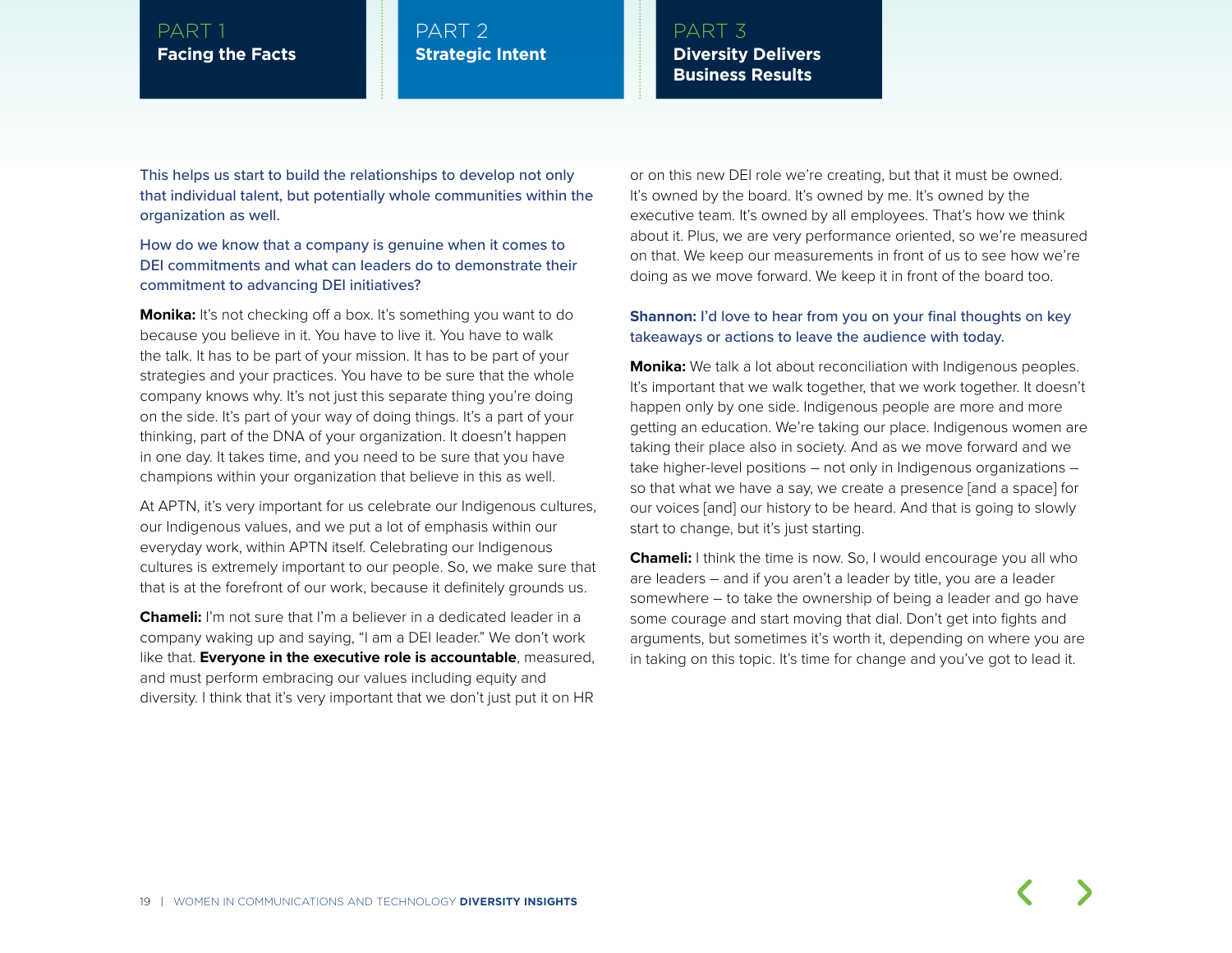PART 3 **Diversity Delivers Business Results**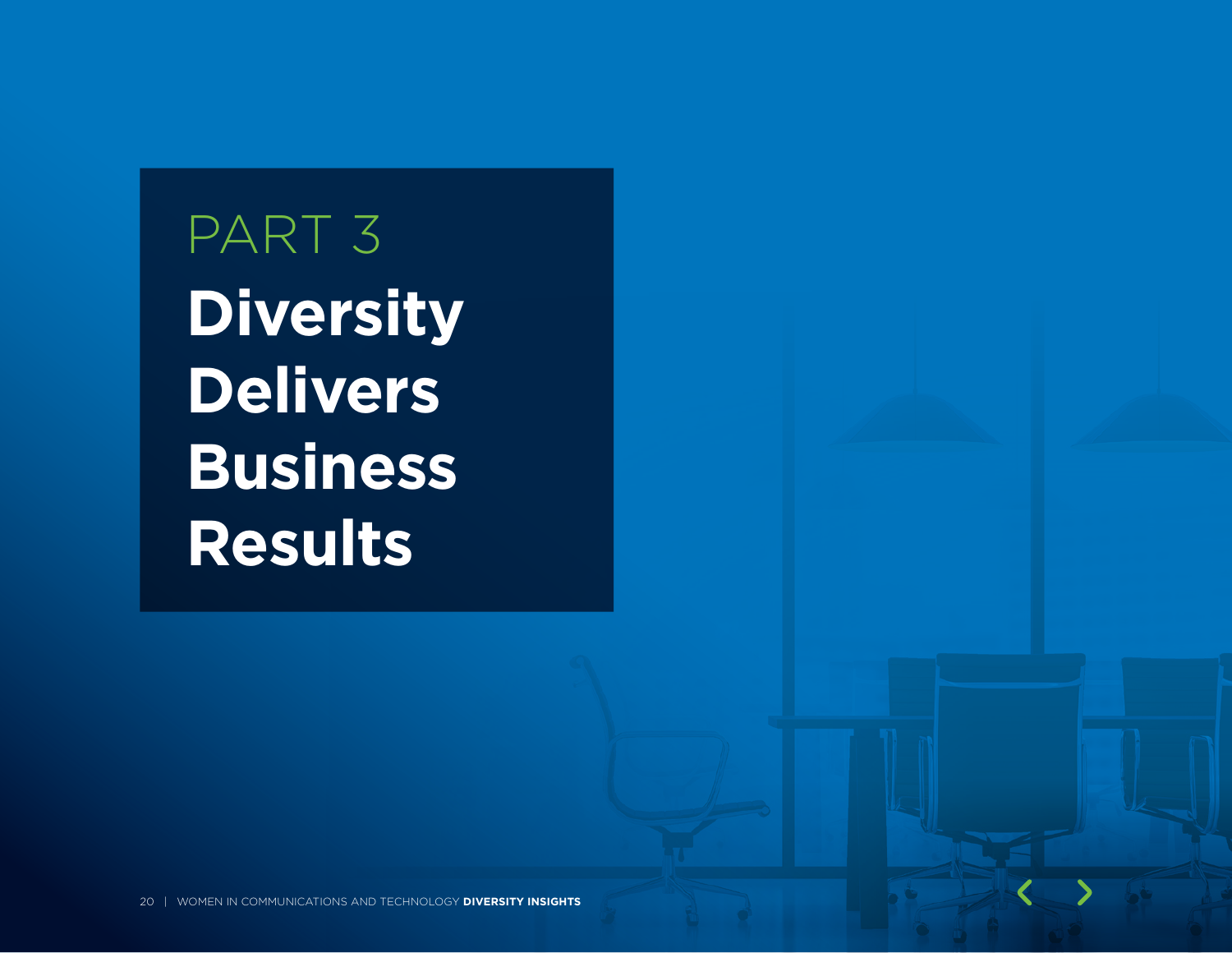PART 2 **Strategic Intent** PART 3 **Diversity Delivers Business Results** 

**Representation in leadership** is a key factor in establishing employee trust.

**Senior leadership sponsorship** is key to advancing employees from under-represented groups.

Organizational leaders from under-represented groups **have a responsibility** to take action to improve broader diversity.

**Sponsorship: Championing** individuals from underrepresented groups to create opportunities visibility and to maximize an individual's career growth and potential.



"When you build the right DEI, it becomes generational. The impact of having people that they belong in a conversation that matters, transcends into the next generation."

**MINELLI CLEMENTS, LORCAN TECHNOLOGIES**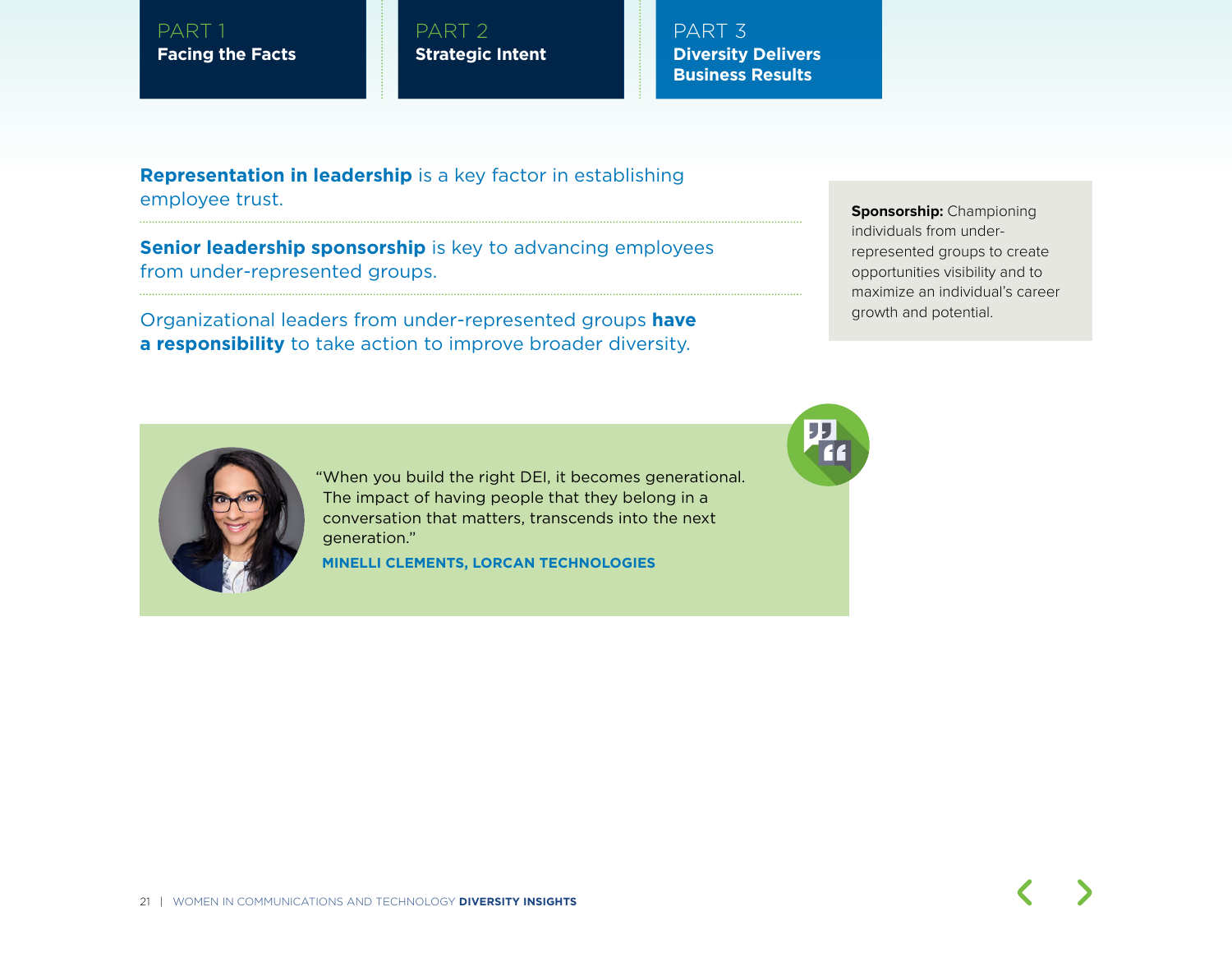PART 2 **Strategic Intent** PART 3 **Diversity Delivers Business Results** 

**Trust built on transparency** is vital to employee self-identification disclosure. Explaining how the data will be collected and stored and ensuring it will only be used to identify and respond to employee concerns and suggestions is a critical step.

**Establish trust** is an ongoing process that requires consistency and commitment.

For competitive, innovation-driven companies, **a diverse employee base** equipped with ideas from all around the world is critical to success.

**Beyond the business case for diversity, it is the right thing to do.**



"Without immigration in this country and without leveraging diversity, we are never going to move to GDP growth. GDP in this country cannot grow unless we grow immigration and therefore, we have to embrace diversity, inclusion and equity. It's really our survival."

**CHAMELI NARAINE, SYMCOR**

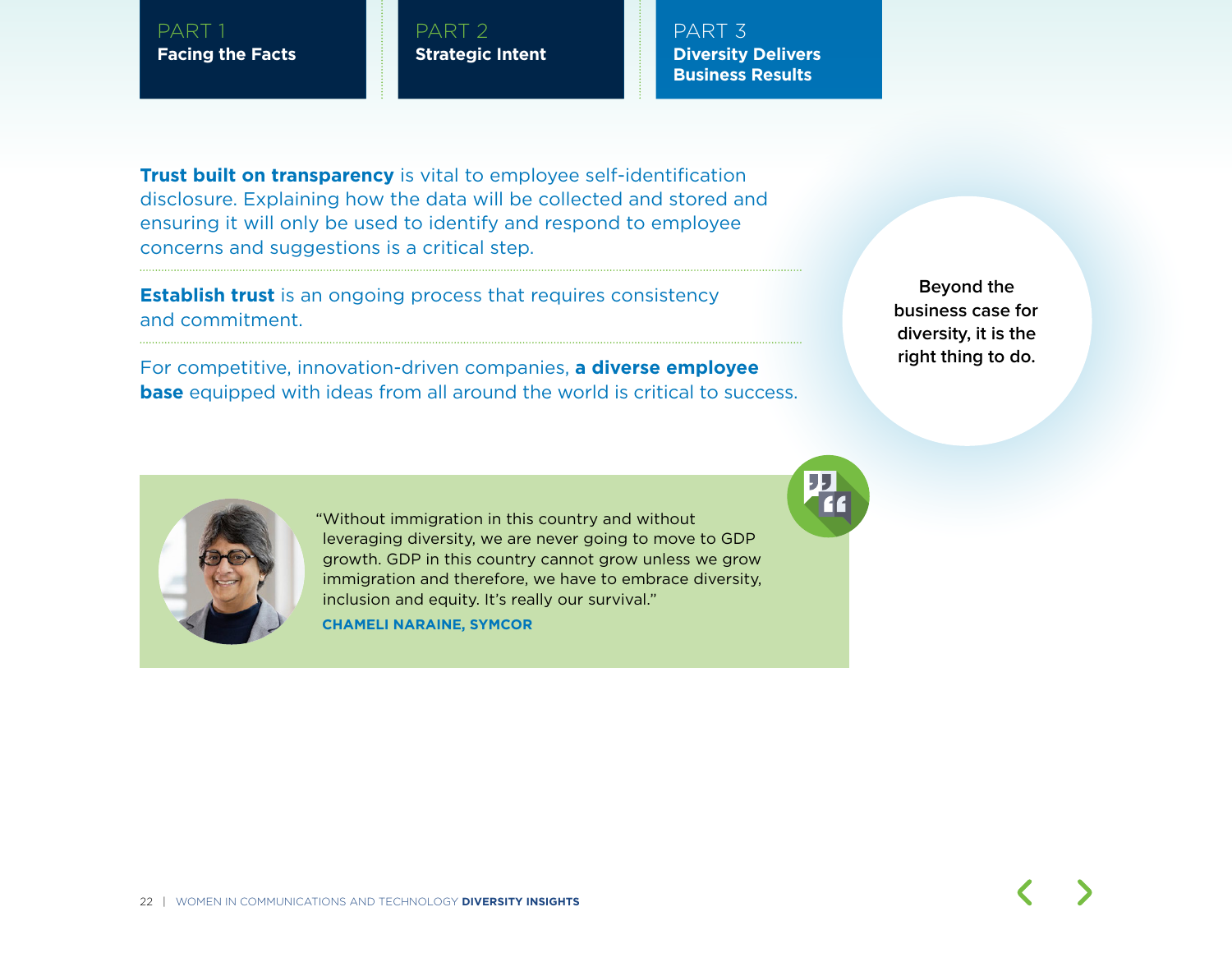PART 2 **Strategic Intent** PART 3 **Diversity Delivers Business Results** 

## **PANEL**

## Making it Real. Keeping it Real.

The organizers of WCT's town hall meeting on diversity felt it was essential to capture the views of some of the dynamic young leaders in its community in the program. This panel discussed their own personal experiences as members of equity-seeking groups and as leaders for change in their own organizations. Moderated by Saba Shariff, Head, New Product Development and Corporate Strategy and Chair of WCT's DEI Committee.



#### **ON THE IMPORTANCE OF DIVERSITY IN BUILDING INNOVATION**

Through my role at Quebecor, I conduct venture capital activities. We invest in innovative start-ups. Diversity, inclusion, is particularly important when you think of the gap that still exists in terms of representation, representativeness and financing for companies, for start-ups, that are led and founded by entrepreneurs from diverse backgrounds. Processes and investment are still often marked

**Pelra Azondekon**, Director, Corporate

Venture Capital, Quebecor

- We know that only  $15\%$  of partners in venture capital funds are female and that only  $2\%$  of angel investors in Canada are female and female founders receive only  $\frac{3\%}{10}$  of VC dollars.<sup>14</sup>
- Women of colour receive just  $0.2\%$  of funding, and there are no stats available for Indigenous women, LGBTQ women and/or women with disabilities, likely because the numbers are so small.

14. <https://techcouver.com/2022/01/05/how-women-in-venture-capital-will-win-in-2022/> – How Women in Venture Capital Will Win in 2022



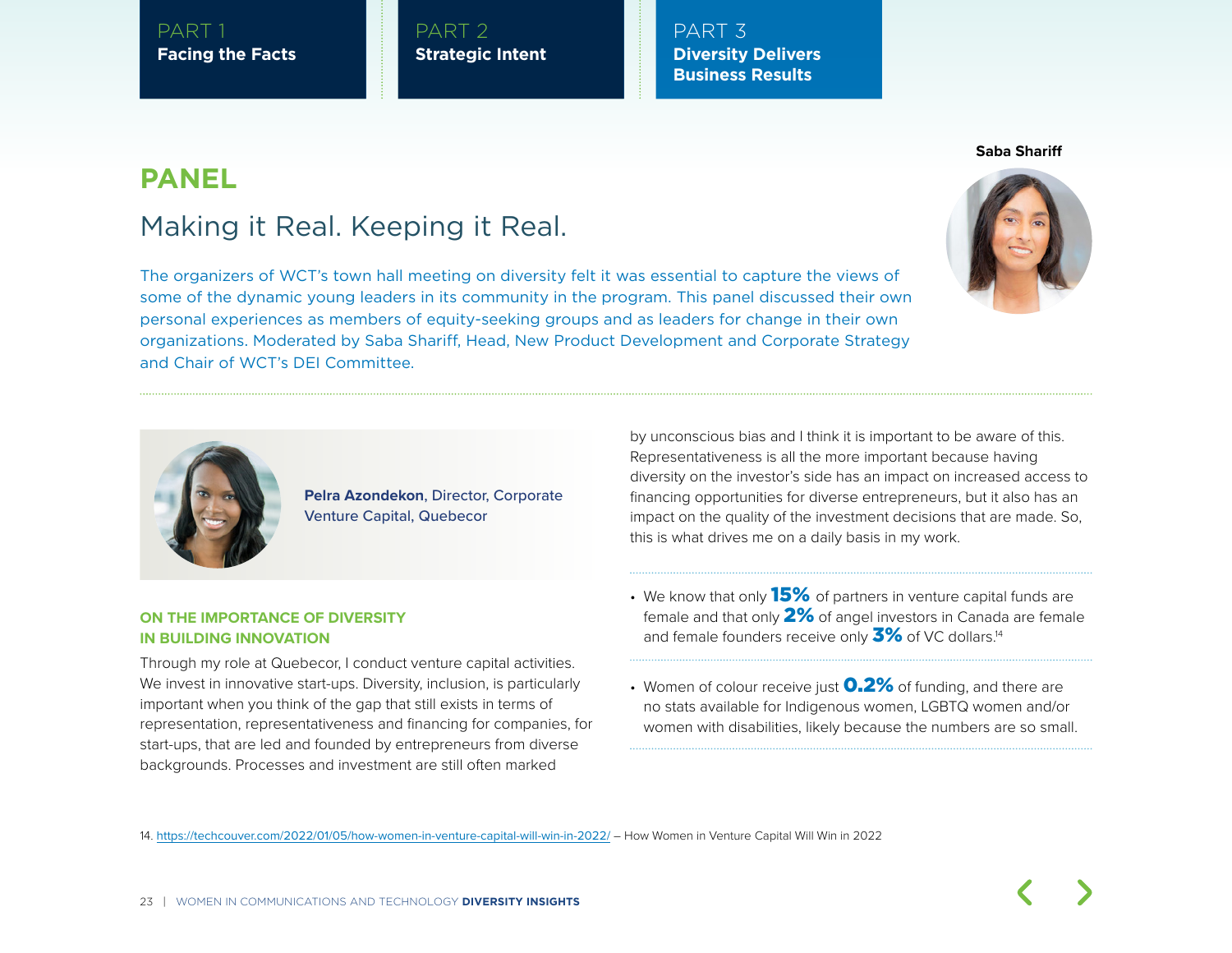#### PART 2 **Strategic Intent**

#### PART 3 **Diversity Delivers Business Results**

• According to Boston Consulting Group, female-owned start-ups generated \$0.78 revenue per dollar invested, compared to male-only start-ups who generated **\$0.31** revenue per dollar invested.

• And First Round Capital tells us that female-founded companies perform 63% better than all-male founded companies.

#### **ON THE IMPORTANCE OF SPONSORSHIP**

Emphasis should be placed on accelerating career paths to leadership for promising [under-represented junior talent](https://www.wct-fct.com/en/programs/protégé-project)<sup>15</sup> within an organization, providing them with increased opportunities for growth and exposure to certain challenges and influential individuals within the organization. Sponsorship is one way to champion diversity more sustainably because yes, on one hand you want to increase representation at the decision-making level, but I think that on the other hand, you really also want to make sure that these up-andcoming diverse leaders have the right set of tools to really thrive once they access this new position.

I used to work in a big four management firm. I had one partner that I worked with. He didn't know that he was sponsoring me, but he was. He was a white man that had a lot of credibility because of his position within the firm. But whenever we were either in front of clients or even within the organization, he would pass on his credibility to me. It was systematic. At once the room was more

attentive to what I had to say. He wanted people to understand, she's the one that knows what she's talking about, that worked on this file so listen to everything that she has to say. That's really something that helped me gain confidence but also helped me evolve within the firm almost to the partner level.



**Sky Bridges**, CEO, The Winnipeg Foundation

#### **ON WHY IT IS DIFFICULT TO HAVE CONVERSATIONS ABOUT RACIALIZATION AND CAREERS**

Depending on the environment that someone finds themself in, in order to discuss this issue, they have to feel that they're in a safe environment, that they are welcome to do so, that they will be received in the right way. And for many people who are challenged in this area of feeling included in terms of feeling racialized, how do they come forward to talk about it if it isn't invited? So, it's all about creating a culture where people feel comfortable in knowing that they can be supported in talking about how they're feeling if they find themselves in those situations. I think that part of what every culture should do in terms of developing that psychological safety [is create space for talking about these important issues](https://www.greatplacetowork.com/resources/blog/what-are-employee-resource-groups-ergs).<sup>16</sup>

15. <https://www.wct-fct.com/en/programs/protégé-project> - WCT Career Sponsorship

16. <https://www.greatplacetowork.com/resources/blog/what-are-employee-resource-groups-ergs> – What Are Employee Resource Groups (ERGs)?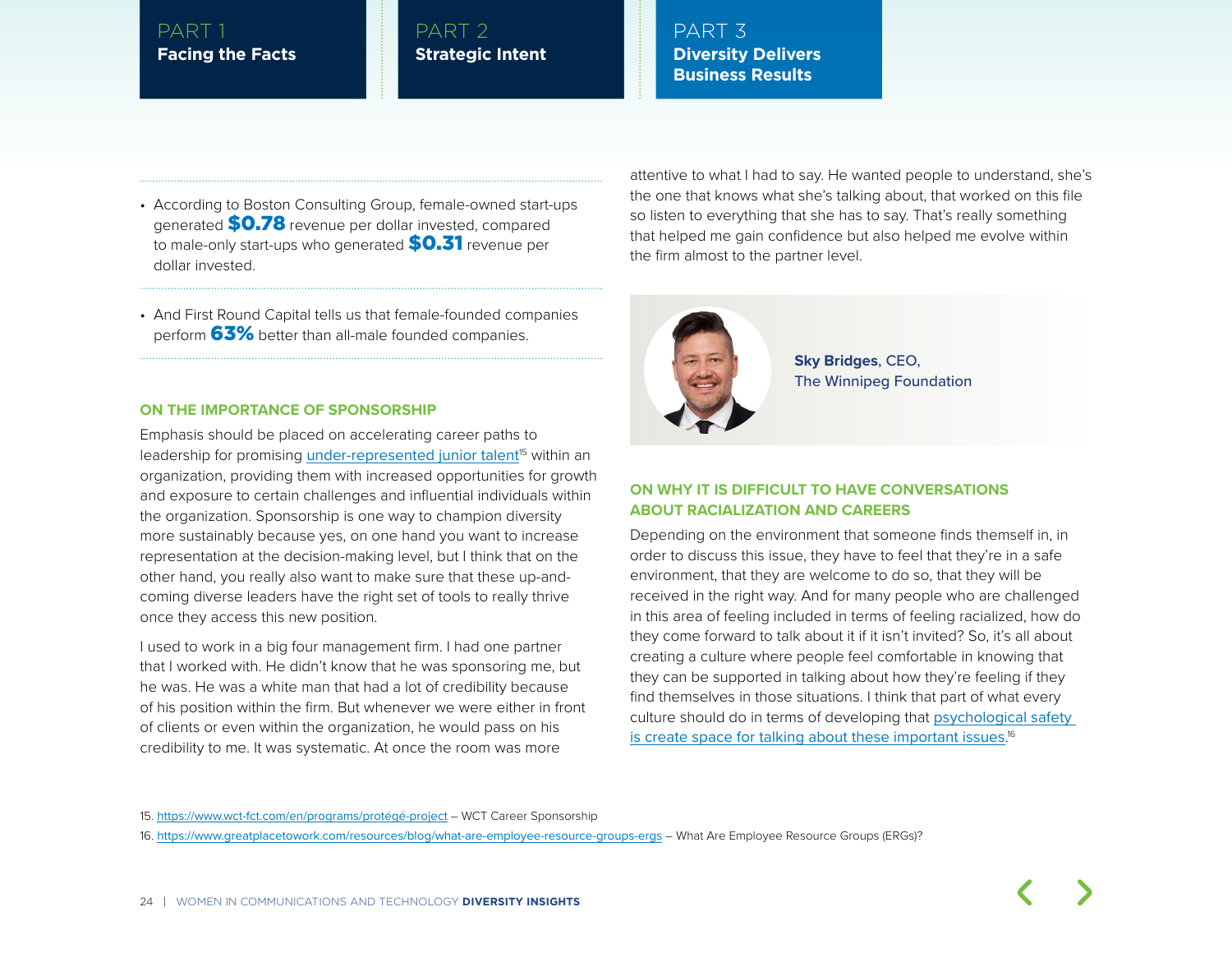#### PART 2 **Strategic Intent**

PART 3 **Diversity Delivers Business Results** 

I think that the ultimate goalpost on this is how do we celebrate culture? I think that the greatest beacon of culture is a place where we celebrate our cultures. However, the pragmatist in me recognizes that we're not there yet and it's important that we spend time as leaders to have these conversations around the board table on culture. Do we have a place of psychological safety? Do we have surveys that ask that question to get their own identity information out? That's how you create a framework so that we can get over that challenge and bring these things out to the open to really understand what kind of workplace we really have here.

#### **ON THE RIGHT THING TO DO**

We live in a multicultural society and yes, there are all kinds of studies out there that can show how diversity, equity and inclusion is great <u>[for your bottom line](https://www.catalyst.org/research/why-diversity-and-inclusion-matter-financial-performance/)</u>.17 But, also, it is the right thing to do in terms of building a healthy community, a healthy society. And I would say that for any organization who's maybe having trouble in terms of accessing and onboarding diversity, equity, and inclusion candidates, you may have to look at <u>[redesigning your entry-level positions](https://www.gem.com/blog/creating-an-inclusive-job-description)</u>.18 Are you building relationships with this group while they're still in university or in college? I think organizations have got to push themselves to look beyond your normal practices to really move the needle in this area.



**Stephanie Byard**, Director, Media Sales and Agency Business, Rogers Communications

#### **ON WHY DEI CONVERSATIONS ARE ESSENTIAL**

Why is this important to me? Because we're still talking about it. We're still strategizing around it. We're still having to put goals and percentages around it and there's still a need for groups to drive awareness around representation. What I'm saying is we're still fighting for equality. We have something that we really need to fix. When we have the representation and when we have equality in place, we will behave differently, we will make different decisions and as a result, we will help every person and every employee show up each day without the fear of being true to their selves. And I think that this is the key to a healthy culture as well as to engagement, innovation, and productivity.

17. <https://www.catalyst.org/research/why-diversity-and-inclusion-matter-financial-performance/> - Why Diversity and Inclusion Matter: Financial Performance (Appendix) 18. <https://www.gem.com/blog/creating-an-inclusive-job-description> – Creating an Inclusive Job Description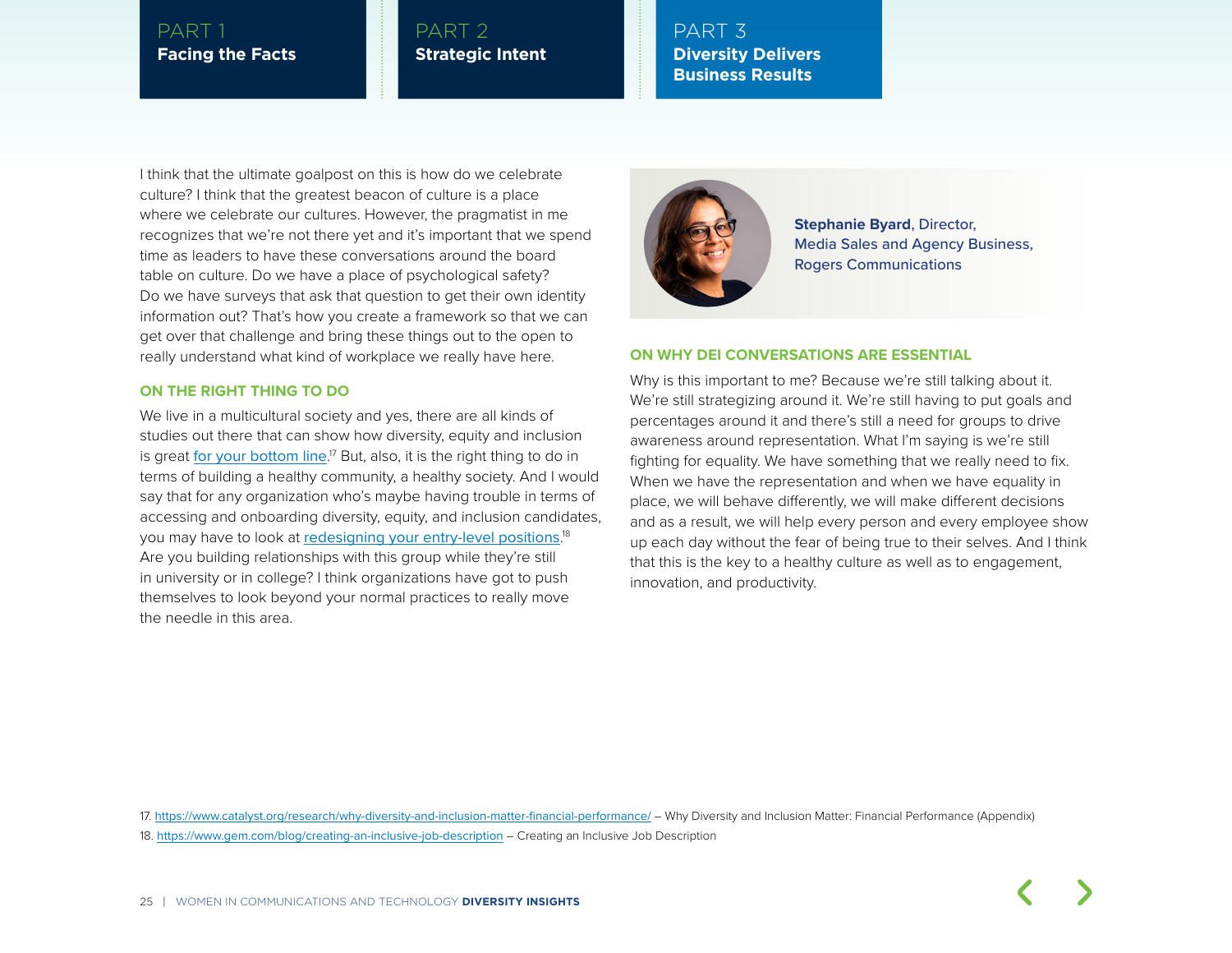PART 2 **Strategic Intent** PART 3 **Diversity Delivers Business Results** 

#### **ON THE IMPORTANCE OF REPRESENTATION AND EDUCATION**

I've been experiencing race all my life. Probably before I even knew how to name it. So, it's a real aspect of my identity and my lived experience. When I was growing up and throughout my career I'd look around and there was a lack of representation for people like me, especially around my race, in the workplace. And also, in leadership. I really felt like I was missing the support and the different perspective of those who have had a similar lived experience. Their voices weren't at the table with me, so it's been quite an isolating experience.

And until about a year and a half ago unless you were really studying or working [in diversity] the knowledge out there was quite limited. [So, how do you have a meaningful conversation about racism](https://hbr.org/2019/04/make-your-meetings-a-safe-space-for-honest-conversation)  [or how that's impacting you in the workplace?](https://hbr.org/2019/04/make-your-meetings-a-safe-space-for-honest-conversation)19 It's really quite challenging to have that conversation when you may be sitting across from the table with someone who might not be really well versed in diversity and inclusion. So, for a really long time I really chose to stay quiet, and I changed and adapted.

Today I would happily say I don't shy away from this conversation. But I think that no matter how much progress we have made, I would still be cautious and probably very strategic in how I approached the conversation and who I approached it with.

"I really felt like I was missing the support and the different perspective of those who have had a similar lived experience. Their voices weren't at the table with me, so it's been quite an isolating experience."

**STEPHANIE BYARD, DIRECTOR, MEDIA SALES AND AGENCY BUSINESS, ROGERS COMMUNICATIONS**



**Minelli Clements**, Founder and CEO, LorCan Technologies

#### **ON ACHIEVING AUTHENTICITY**

In enviro tech, we have this term called greenwashing and that's basically asking, "Is your impact actually what you're presenting?" Are you presenting a story that says that you have a larger impact than you're capable of having? I think that's what happens a lot. A company will present a metric indicating it's the greatest company ever. But then when you look at employee engagement and their scores in DEI, they are very low.

19. <https://hbr.org/2019/04/make-your-meetings-a-safe-space-for-honest-conversation> – Harvard Business Review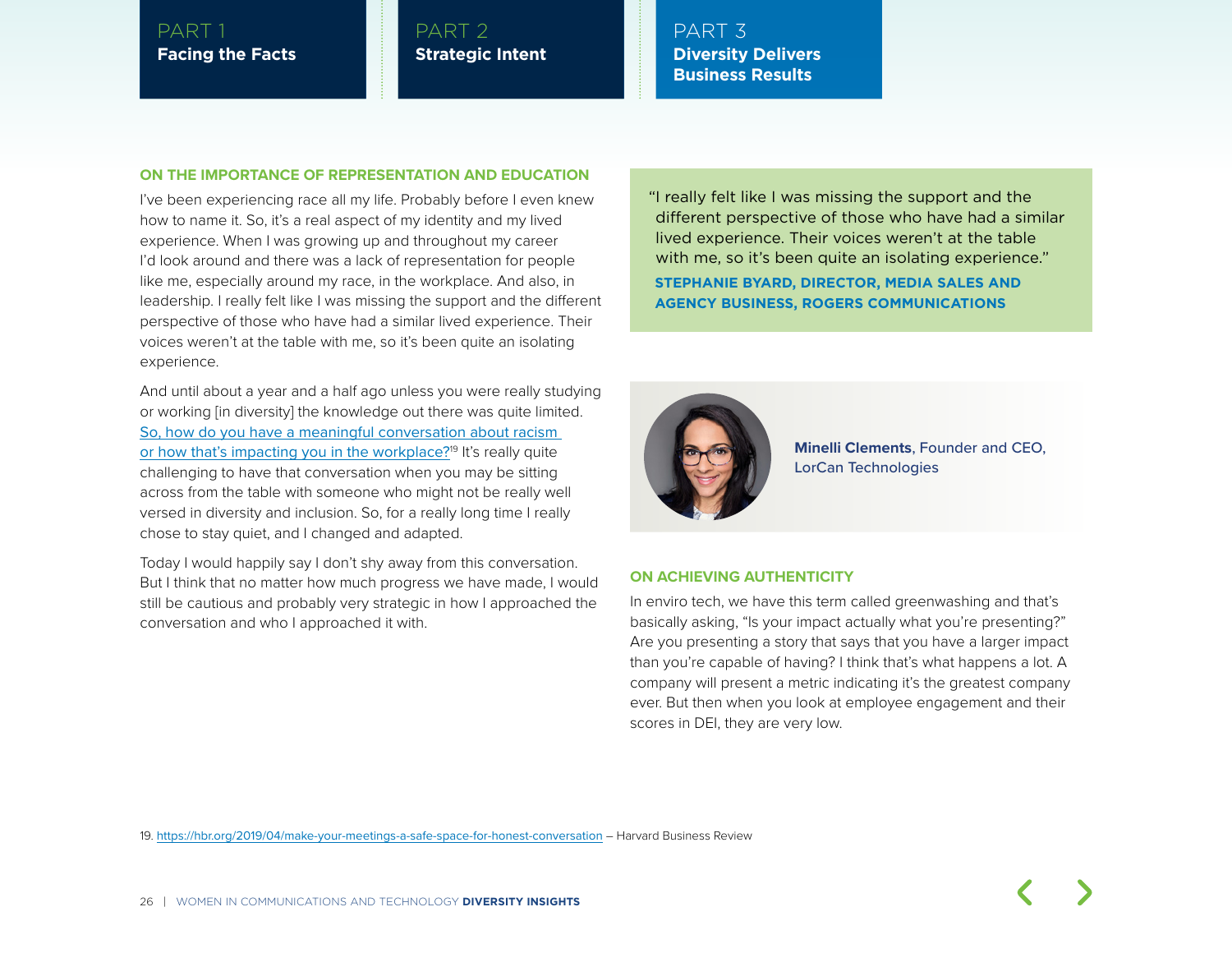#### PART 2 **Strategic Intent**

PART 3 **Diversity Delivers Business Results** 

What organizations don't realize is that when you build the right DEI, it becomes generational. The impact of having people feel like they belong and their conversation matters, transcends into the next generation. The conversation that my father had with me as an immigrant in his workspace is very different than what I would have with my child, because I would say, "Oh, the opportunities are boundless."

Whereas my father would've said, "Just be careful, not everyone's going to be on your side for things." So, the more inclusive your environment becomes, the more you actually impact generations to follow. I think that's why people have to take responsibility to create those environments, because then it becomes very real. It becomes something that doesn't just stop at your corporation. It starts to follow into home life and all those things. So how do you create an authentic environment? You have to have these conversations with your employees. It all comes down to the discussions you're having.

#### **ON BUILDING DIVERSITY INTO ORGANIZATIONAL DNA**

When you build [DEI] into your DNA you build it as a corporate goal, [as a strategy](https://www.michamber.com/wp-content/uploads/2020/11/DEI_Metrics_Inventory.pdf).<sup>20</sup> This is what I envisioned for my company. Then you're encouraging those environments to take form organically. You really have to start building DEI into your processes so it they can't be taken away if the budget changes. It's vital to the development of your company. In innovation and technology, my greatest asset is a diverse group of individuals. They're bringing ideas from all over the world and things that aren't really in the Canadian landscape, but then we can figure ways around it to develop and build that technology. Encouraging that diverse thought should be really the ultimate goal of DEI.



**Fiona Gao**, Senior Director, Marketing and Partnerships, Moneris

#### **ON REMOVING BARRIERS FOR EMPLOYEES FROM UNDER-REPRESENTED GROUPS**

For me, the truly inclusive and diverse and equitable corporate workplace is one where everyone's encouraged to bring their whole self to the table and feel that there's a sense of genuine belonging, connection, and community. And you can't do that by just simply saying we're going to increase a quota of number of female or underrepresented executives. There needs to be a larger conversation, focus groups for example, making sure that leadership actually hears the voices that are underrepresented. I'm a marketer so naturally I think, how do I actually make this topic more relevant? How do I help people to come out of their shy shell and be comfortable embracing this idea and take part in the conversation and the process?

There are great examples of this. One organization gave a fancy name to the campaign. They invited guest speakers. There were after parties. There's a hashtag for it. There's even employee-driven resource groups created for counseling like this. That, for me, is a great example for creating the appropriate energy level and relevance. Something employees can truly participate in versus being counted as a number.

20. [https://www.michamber.com/wp-content/uploads/2020/11/DEI\\_Metrics\\_Inventory.pdf](https://www.michamber.com/wp-content/uploads/2020/11/DEI_Metrics_Inventory.pdf) – The Diversity, Equity and Inclusion (DEI) Metrics Inventory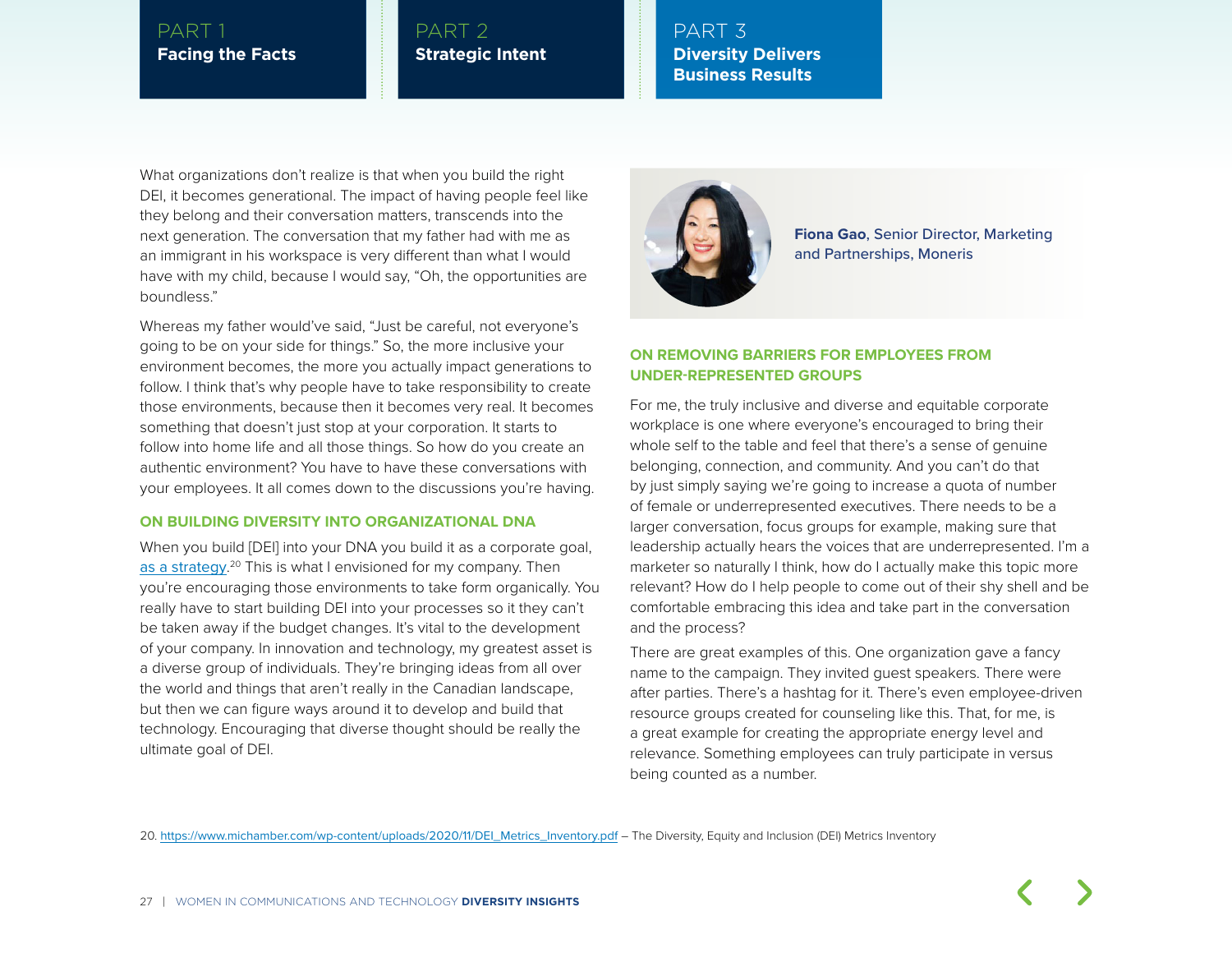#### PART 2 **Strategic Intent**

PART 3 **Diversity Delivers Business Results** 

#### **ON PERSONAL ENGAGEMENT**

I'm originally from China. I've traveled and worked on numerous continents and had all kinds of amazing experiences. Whenever I walk into the room with strangers, people look at my face and try to put a label on me. But I always try to step up and just show who I am. I always say, "Hey, I'm Fiona. English is not my first language, but marketing is." That instantly gets people laughing and that instantly helps people recognize what I have in common with them. That's step one of actually getting involved and making efforts to push for the agenda of DEI. You can't just be a bystander. You have to make an effort to let people realize how much you bring to the table coming from that background. So is advocating for your fellow colleagues and people from the community. So, I ask everyone on this panel, as well as our audience, be involved. Don't wait for the organization to do it. You need to demand DEI. You need to take initiatives and truly be a voice for your community.

"Hey, I'm Fiona. English is not my first language, but marketing is." **FIONA GAO, SENIOR DIRECTOR, MARKETING AND PARTNERSHIPS, MONERIS**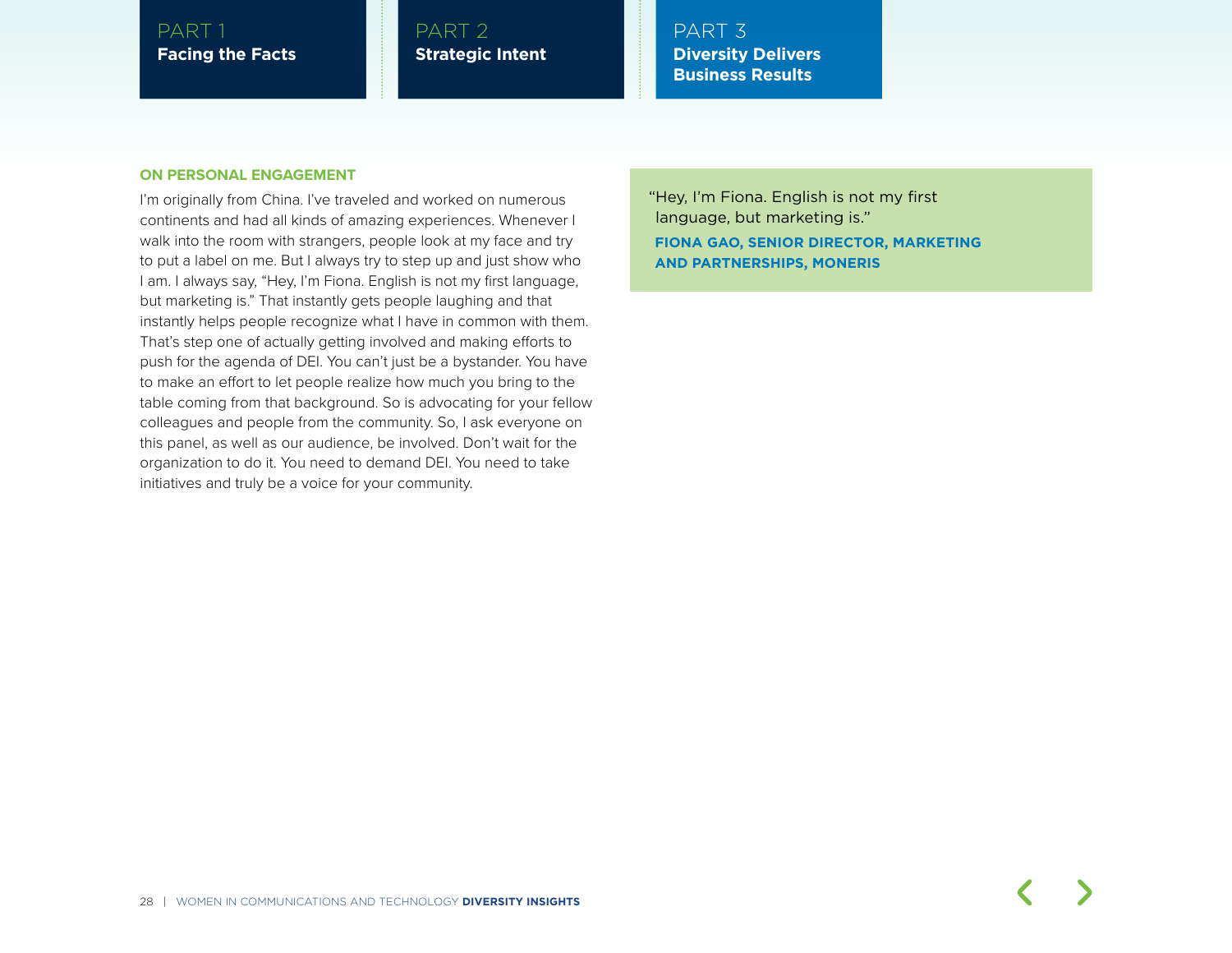PART 2 **Strategic Intent** PART 3 **Diversity Delivers Business Results** 

## **PANEL** DEI Best Practice Swap Meet

WCT is in a more-or-less continuous conversation with its members and their employers about the strategies, practices, and programs that work to foster diversity, equity, and inclusion. An important part of WCT's mission is to widely share information about best practices to encourage effectiveness among all employers, regardless of where they are in their journeys toward true equity.

The "Swap Meet" panel was designed to continue this tradition of sharing knowledge and expertise. Panel participants representing leaders in diversity, equity and inclusion shared a trunkful of great ideas for fostering stronger workplace cultures for all organizations. Moderated by Cheryl Fullerton, EVP People and Communications at Corus Entertainment and WCT Chair.



**Jennifer Rideout**, Cisco Canada

#### **ON THE IMPORTANCE OF TRUST IN COLLECTING SELF-IDENTIFICATION INFORMATION**

Trust is so important. We are asking employees to disclose what they are comfortable sharing with us and that includes race, identity, pronouns. The way that we're centering on trust is to be transparent

in the why and the how this [self-identification] information is being collected and stored. When we asked employees to volunteer this information to us, we told them why. First, we want to better understand who's part of the Cisco Canada community. Second, so that we can better support everyone. We asked employees, "What are the benefits that you want to prioritize, that you would like to see more of?"

Last year, in light of the pandemic [we changed the benefits](https://www.cisco.com/c/en/us/about/careers/we-are-cisco/benefits-and-perks.html)  [packages to offer unlimited mental health resources for](https://www.cisco.com/c/en/us/about/careers/we-are-cisco/benefits-and-perks.html)  [employees](https://www.cisco.com/c/en/us/about/careers/we-are-cisco/benefits-and-perks.html)<sup>21</sup>, because we knew the mental toll that it was taking on employees. So, the advice here is to just be upfront and explain to employees at every step of the way your intentions and purposes. You build that trust through saying, "We're using the information for this purpose. We're collecting it for this purpose, and this is also how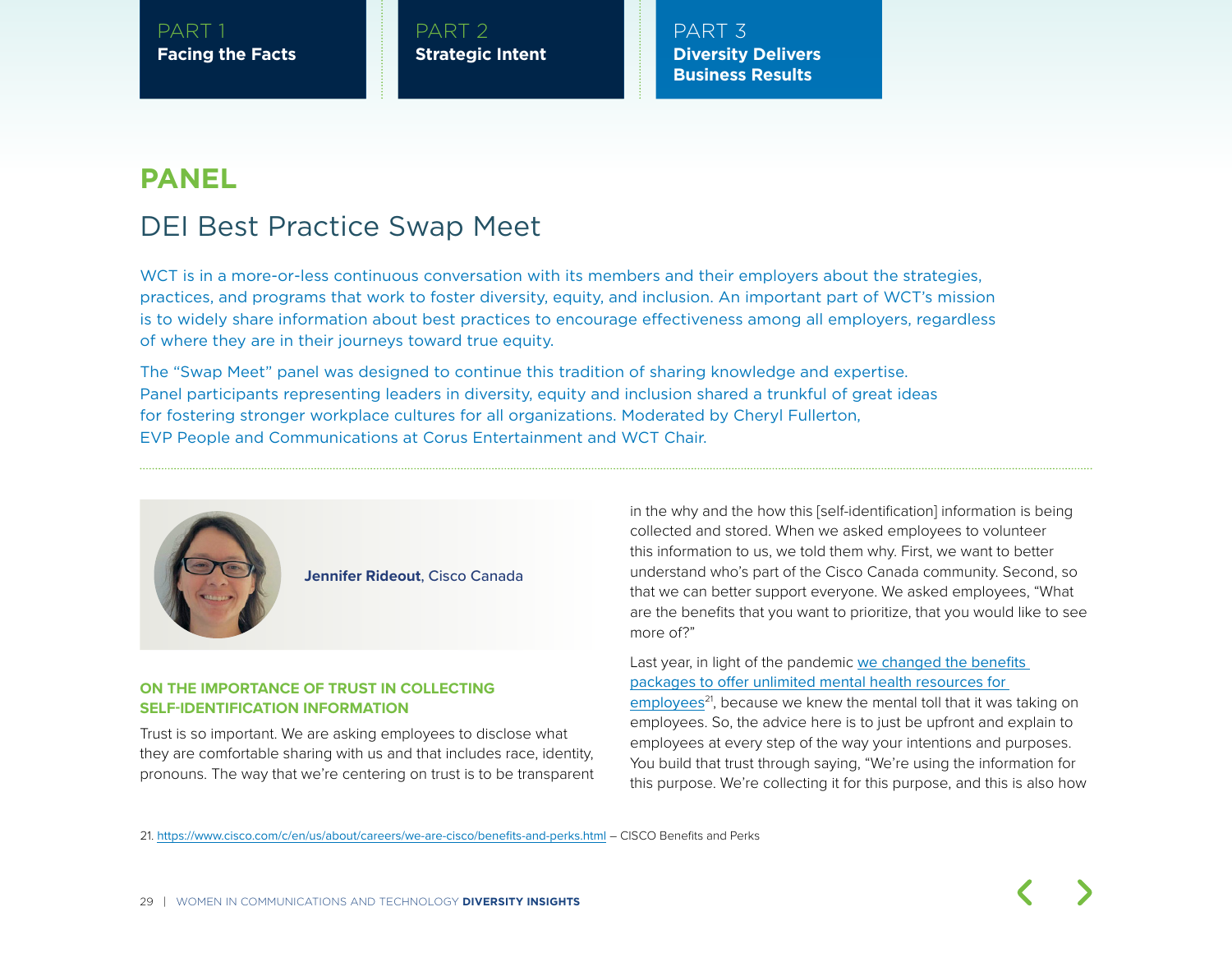#### PART 2 **Strategic Intent**

#### PART 3 **Diversity Delivers Business Results**

we're going to be storing it, and who's going to have visibility and access to it." That way, employees can trust that it's only being used for good.

#### **ON THE [IMPORTANCE OF LANGUAGE](https://ccdi.ca/media/3150/ccdi-glossary-of-terms-eng.pdf)**<sup>22</sup>

When you think of the LGBTQ+ community, there's a lot of identities and orientations that are included within literally the rainbow that is our community. Having representatives from our communities in positions of leadership really allows for important nuances in our conversations about our communities. It's not uncommon for people who mean well to accidentally be exclusionary when they need to be inclusive. You think of the language around pride in June. A lot of people will say this event is open to women and female-identifying persons without realizing that actually creates a caste system that puts cis-gendered women above women with a trans history. Really, they're all just women, we're all just women. So, understanding the nuances of language and when you're being inclusive and when you're accidentally being exclusive is a privilege we have when we have leaders that are from our communities and positions of power. So, for me, that is incredibly important.



**Jeremy Holland**, Employer Services Manager, Prospect Human Services

#### **ON INCLUDING THOSE WHO WORK WITH DISABILITIES**

I think one of the biggest challenges that a lot of organizations have when it comes to representation is the idea of disclosure. Within a lot of organizations when people think [of] people with disabilities, immediately what they're thinking is someone who's using a wheelchair or someone with a disability of a sensory nature. The truth of the matter is when we're working with individuals with disabilities, the vast majority of the people with disabilities that we support have anxiety conditions, depression, mental health-related conditions, or things that if it's physical, it's invisible.

A lot of the time you've got individuals that do have disabilities within workplaces that never disclose it. There's no clear messaging that goes out to people with disabilities within organizations to say, "We actually do mean it when we say that we're inclusive of people with disabilities."

22. <https://ccdi.ca/media/3150/ccdi-glossary-of-terms-eng.pdf> – Canadian Centre for Diversity and Inclusion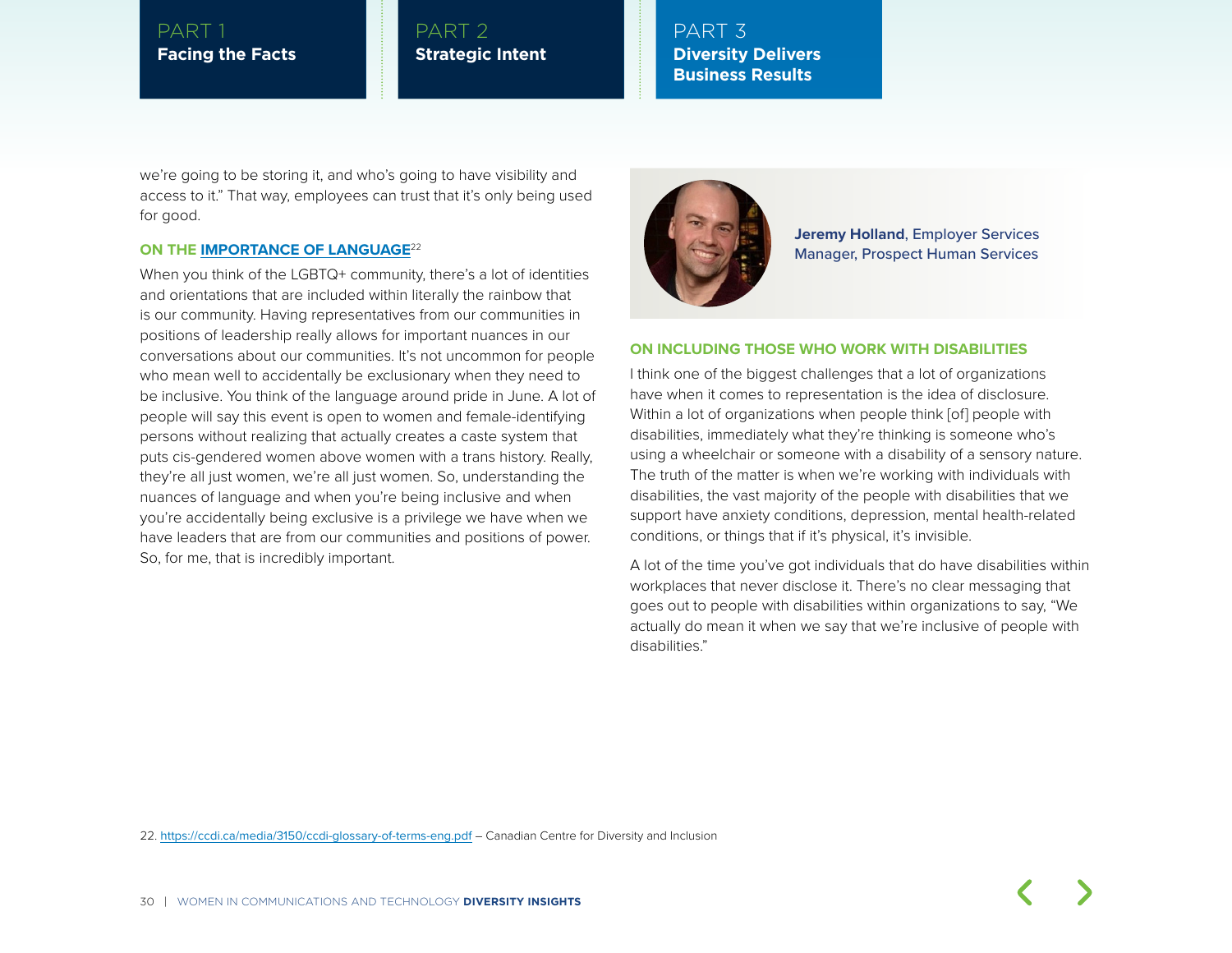#### PART 2 **Strategic Intent**

PART 3 **Diversity Delivers Business Results** 

There's two different ways to address that. One is visibility. If there are individuals in senior leadership positions that do have disabilities, I've seen that get a lot of momentum in terms of disclosure. Because they have one or two senior leaders who say, "Hey, I actually was diagnosed with depression" or "You know what, I have OCD," or something of that nature. And by having that admission at a senior level, it's giving an implicit message to people within the organization that this isn't going to limit your progress within the organization. The other piece is just the time that it takes to build trust within a lot of organizations.

[\[Health status\]](https://letstalk.bell.ca/en/get-help)<sup>23</sup> is something that's asked of individuals often when they're newly onboarded into an organization. And a lot of people aren't necessarily going to be comfortable sharing that kind of information when they don't really know the organization that well yet and they don't know if they can really trust the organization with that information. There is often stigma that's attached to disability.

One of the things that I recommend to organizations that are wanting to be inclusive is make it easy to disclose and make sure that there are opportunities to disclose at regular periods. Ideally, you're asking if people need accommodations, not just when they join the organization, but as part of annual reviews. Are there internal processes where health is regularly brought forward as just part of the general discussion?



**Starrlee DeGrace**, Certified Digital Sales Professional, IBM Canada

#### **ON THE VALUE OF CREATING SPACE FOR INDIGENOUS EMPLOYEES**

I am co-chair of IBM's Indigenous People's network group. ERGs (employee resource groups) must be intentional. They are a place to share freely and create a safe space for people to share freely. I get questions like "What if I am only 8% Indigenous? Can I still join your group?" I think it is important [to] be open and to be clear that we are not measuring or testing you. You are welcome to be included. And we encourage allies. I am making sure that clients and colleagues are able to locate information and learn about the Indigenous experience in Canada.

Every Canadian should care about the Indigenous experience. What's really important to me is to have a safe space to really understand the Indigenous experience and that Indigenous history is Canada's history. They are one and the same.

My goal is to make people feel safe. And so, I authentically share a lot of my life, and that is because I want people to feel safe. My goal as co-chair is to live that experience and to share authentically with colleagues so that they can then feel comfortable sharing that information. And I want to ensure that there are opportunities for IBMers across Canada to get involved.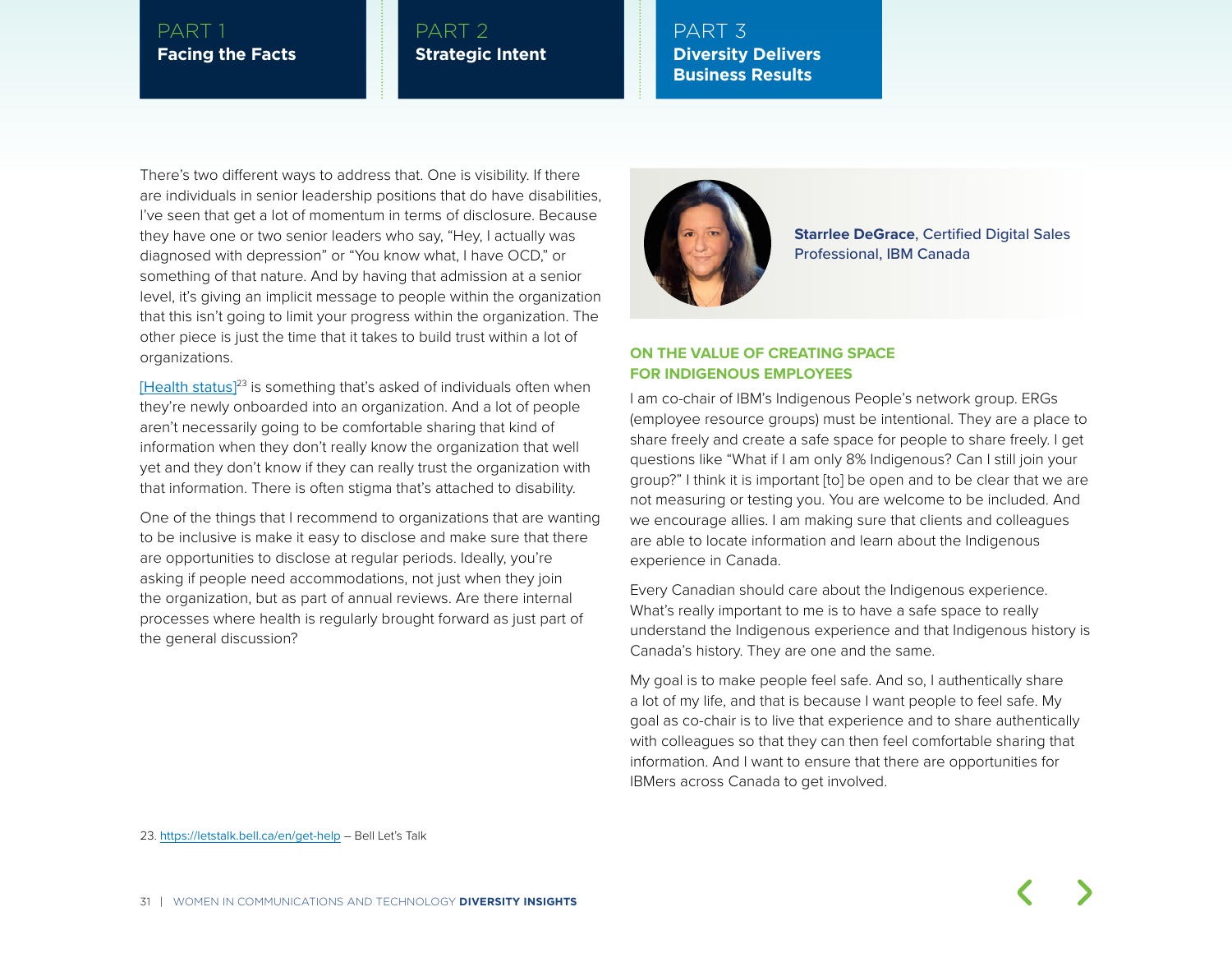#### PART 2 **Strategic Intent**

PART 3 **Diversity Delivers Business Results** 

So, one example is [mentorship opportunities](https://www.ibm.com/ibm/responsibility/downloads/initiatives/MentorPlace.pdf) $24$  in schools across Canada where people can go on site or virtually to teach technology components. And by engaging in those communities, whether they are Indigenous by heritage or allies, the learning opportunities there are just continuous and abundant. Starting or participating in a group like this is rewarding because you get to see other people grow and share their journey along the way.



**Liette Vigneault**, Vice-president, Talent Employee Services, Cogeco

#### **ON DEVELOPING INCLUSIVE RECRUITMENT PRACTICES**

The recruitment process is the cornerstone. We are making sure to be very crisp, very precise on the way we describe the career opportunities at Cogeco. What we wanted to stay away from was all of the in generic type of requirements that often will create barriers for some groups.

All of the HR business partners have the mandate to question systematically when we have a pool of candidates or when we have a team and we have an open position, they have to question how

balanced the team is. We systematically challenge the balance that we have in terms of gender diversity and other type of balance that we want to have within our team.

#### **ON THE IMPORTANCE OF WELL-RUN AND FUNDED EMPLOYEE RESOURCE GROUPS**

We set up the Cogeco Women's Network 8 or 9 years ago. It was a way to allow women to connect with each other and to talk about the different problems that women were facing, but also about possible solutions. The goal really was in the last five years, this network has really become more structured. We have created four pillars.

The first pillar is Professional Development, the second is the Support Network, the third promotes the external visibility of our resources, and the fourth is diversity and inclusion, globally. For each of these pillars, there is a team of women who work hard, who put in place communication plans, but above all a range of activities and initiatives that aim to address each of these pillars.

When we talk about initiatives, we are talking about speakers, conferences, book clubs, education, training to develop management skills, leadership skills, but also technology training. We have also set up an internal mentoring program where not only women, but even men, participate. We also have recurring activities, like (the celebration of) International Women's Day. This group has a budget and goals; <u>[it produces reports and communicates results](https://static1.squarespace.com/static/5edaae2030bfe75bcae4635e/t/61b21486eefc5913a872da95/1639060632373/RJ_2021_ERG_Report_R8.pdf).</u><sup>25</sup>

<sup>24.</sup> <https://www.ibm.com/ibm/responsibility/downloads/initiatives/MentorPlace.pdf> – MentorPlace IBM

<sup>25.</sup> [https://static1.squarespace.com/static/5edaae2030bfe75bcae4635e/t/61b21486eefc5913a872da95/1639060632373/RJ\\_2021\\_ERG\\_Report\\_R8.pdf](https://static1.squarespace.com/static/5edaae2030bfe75bcae4635e/t/61b21486eefc5913a872da95/1639060632373/RJ_2021_ERG_Report_R8.pdf) – 2021 State of the Employee Resource Group Report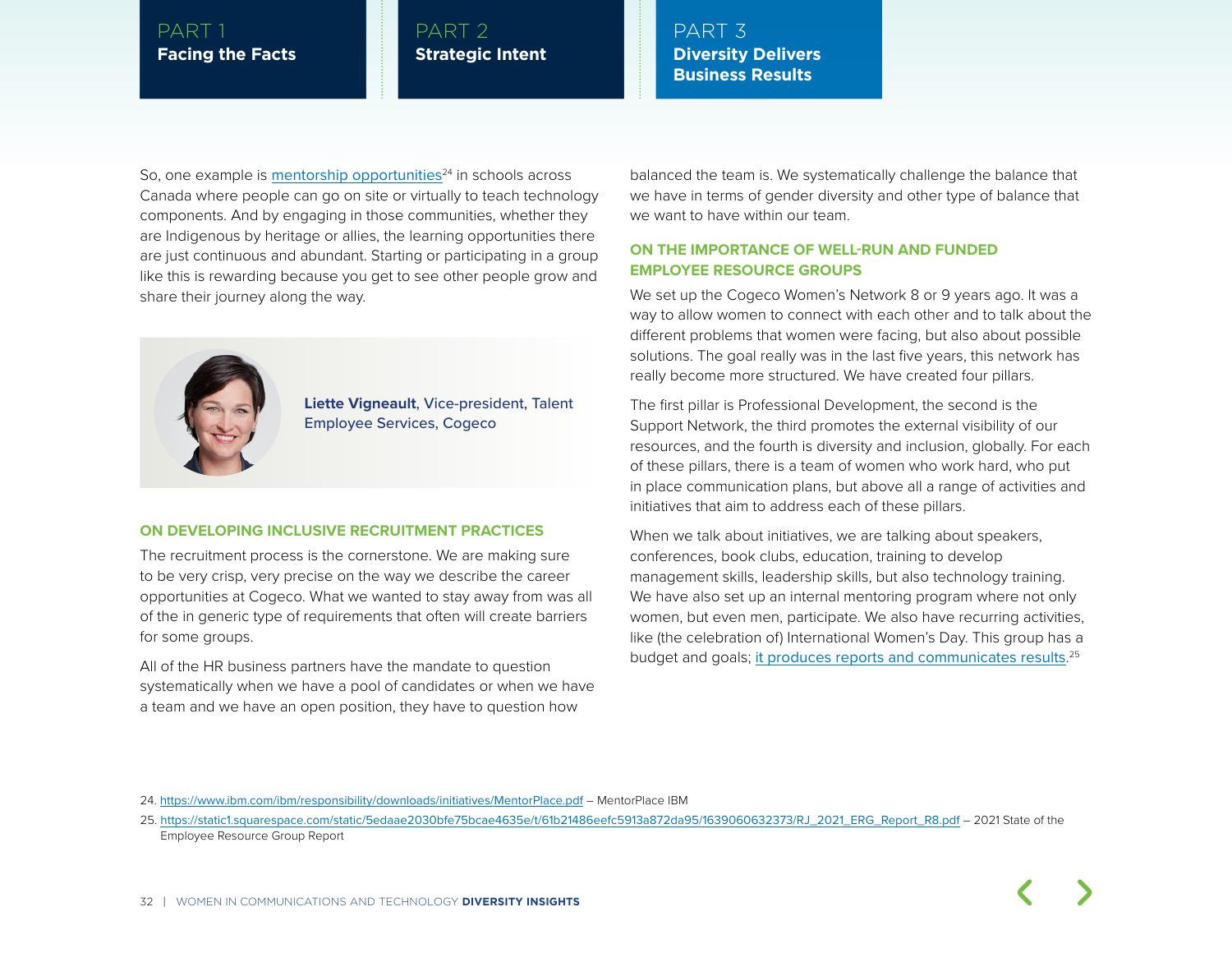## **MOVING FORWARD...**

While we work diligently and actively to ensure that current and future workplaces are equitable, diverse and inclusive, we acknowledge that the journey is still long ahead of us.

We hope that through this report and the generous time of our speakers, panelists and sponsors, you find this resource as a guide in the right direction.

WCT's efforts towards Diversity, Inclusion and Equity are not limited to this report and we invite to further explore our resource page on our website, apply to our Protege Program, become a mentor or a mentee and continue this journey with us to a achieving an equitable, diverse and inclusive digital economy.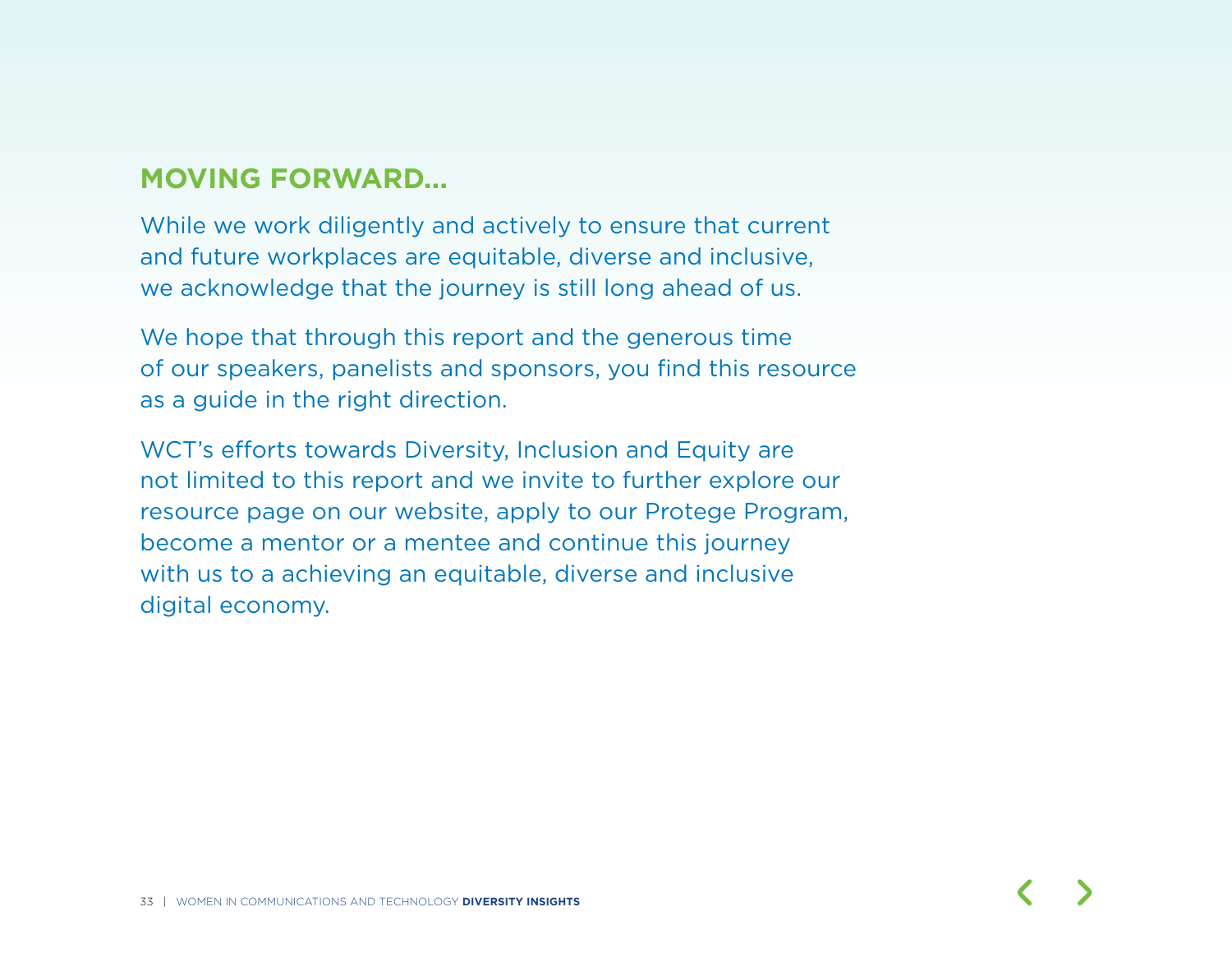## **STEPS WE COULD ALL TAKE**

#### **For employers**

Create a safe space for conversations for employees from underrepresented groups in order to build trust and address the issues and aspirations of these employees.

Ensure that when hiring racialized minorities that there is a focus on retention by making them an equal part of the conversation.

Establish internal mentorship programs to foster the engagement and advancement of people from equity-seeking groups.

#### **For leaders**

To achieve competitive, innovationdriven companies, a diverse employee base equipped with ideas from all around the world is critical to success.

Address diversity, equity and inclusion as a corporate goal by tracking performance and metrics.

Further recognize employees from under-represented groups to improve broader diversity.

#### **For individuals**

...................................

Check your own assumptions about all people.

Recognize your privilege and use it to advance equity and inclusion.

Examine your behaviour and conversations in situations where racialized people aren't present.

Remember that establishing trust is ongoing process that requires consistency and commitment.